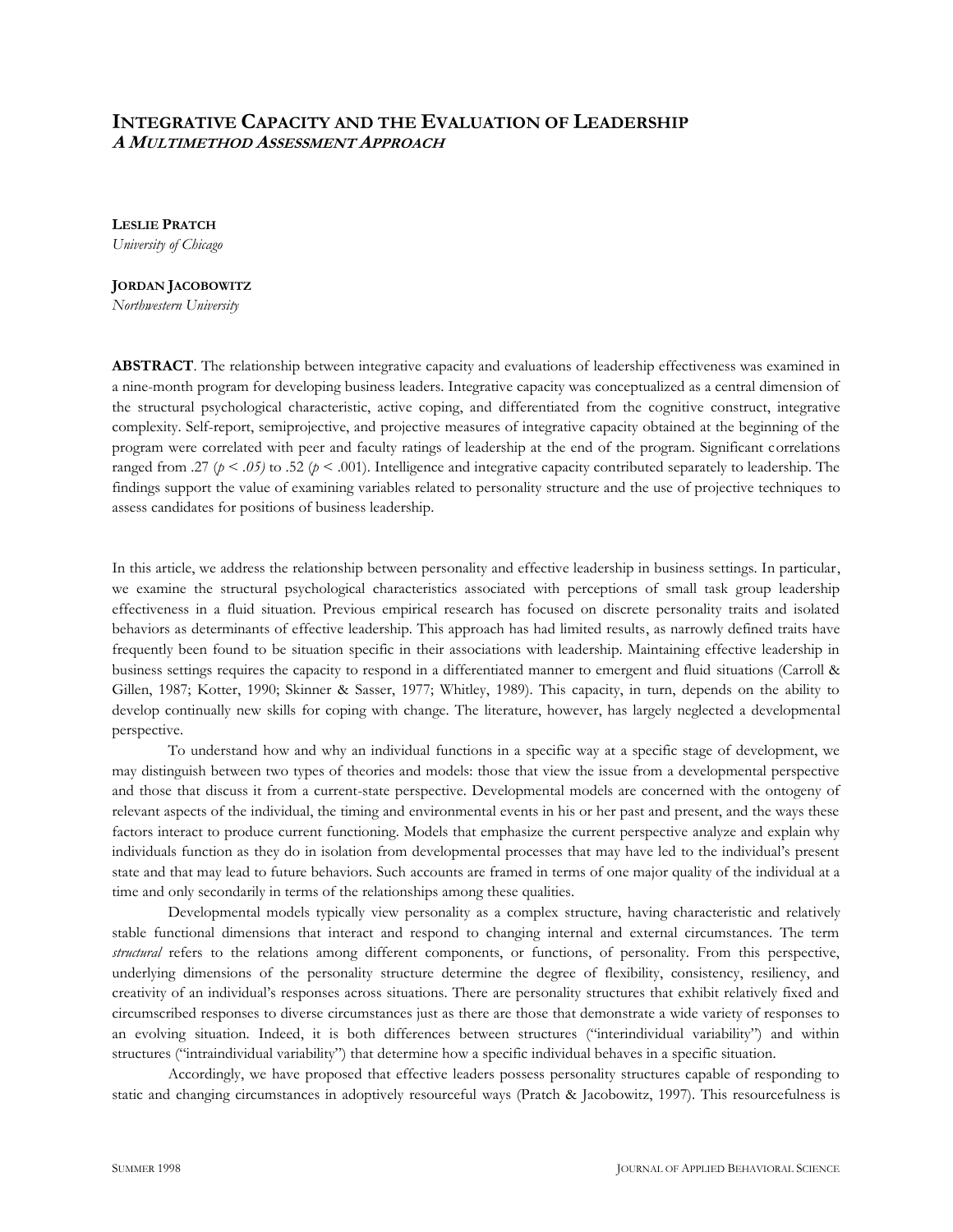conceptually linked to the structural construct, active coping (Shanan, 1990), as rooted in the ideas of David Rapaport (1951), Carl Rogers (1961), and other "ego" and "self" psychologists. Measures of active coping, in turn, have been empirically related to perceptions of leadership effectiveness over nine months in a fluid businesslike situation (Pratch & Jacobowitz, 1996).

Conceptually, active coping is a characteristic of a psychologically healthy personality structure. Individuals who possess such personality structures can tolerate the tension inherent in openly perceiving internal and external events that may be challenging, threatening, or conflict arousing. Moreover, they maintain the ability to formulate and implement strategies to meet or resolve the challenges, conflicts, or threats they encounter. These strategies, which operate consciously and unconsciously, are designed to seek an adaptive balance between external environmental demands, regulations, and constraints, on one hand, and psychological aspirations, needs, and morals, on the other hand. Active coping is manifested in the individual's propensity to strive to achieve personal aims and overcome difficulties rather than passively retreat or be overwhelmed by frustration, whether the problem originates in the self or in the external environment.

### **Active Coping versus Other Conceptions of Coping**

Active coping relates to a relatively stable, albeit complex, psychological orientation across time and circumstance. It is not meant to predict situation-specific, consciously decided-on strategies of handling problems (cf. Lazarus & Folkman, 1984). Neither is it viewed as a trait in the narrower sense of the word (cf. Hogan, Curphy, & Hogan, 1994). Cognitive, behavioral, and trait constructs of coping focus on situation-specific dimensions of individual functioning. Within that temporal framework, human behavior is essentially fragmented and reactive to either fixed, methodical, and in many respects, mechanical inner thoughts or dispositions or to externally imposed pressures and reinforcements. In effect, the person has no choice but to respond in a predetermined, circumscribed manner. From the perspective of active coping, that circumscribed mode of response is characteristic of passive coping, an inclination to submit automatically to internal or external demands. Active coping, by contrast, implies the potential to transcend these compulsions and to select (consciously and unconsciously) from among an array of possible responses the one that seems most constructive in maintaining the sought-after balance between self, including one's values and beliefs, and environmental demands. In many cases, the response selected is a novel one, created for the unique situation that is encountered.

Active coping contributes to healthy personality growth and adaptation by optimizing adaptation to a specific problem and also by fostering continuing psychological complexity, differentiation, self-confidence, and resourcefulness. Success (and even failure, if integrated into the personality) creates an expanded experiential knowledge base that potentiates later coping activities. Active copers "feed" on experience; they not only store their experiences, and their reactions to them, but also synthesize these experiences into their psychological organizations. This integrative activity contributes to the structural complexity of the psychological system, which, in turn, becomes more competent in its capacities to tolerate tension and devise new strategies for adaptation and growth.

# **Assessment of Active Coping**

From a structural perspective, one key to understanding personality is to recognize the existence and dynamics of unconscious psychological phenomena and their relations to more conscious, experiential, and observable psychic phenomena. An implication of this view is that assessing only surface aspects of personality has limited relevance for understanding and explaining the functional whole. Underlying structural dimensions must also be assessed. In the assessment of active coping, it is necessary to capture the multidimensional nature of the variable.

Evaluating the degree of presence of the same conceptual variable across different levels of behavior makes it possible to operationally link different assessment techniques with conceptually different levels of consciousness and, ultimately, to relate those conceptual levels to their roles in maintaining psychological structures (Leary, 1957; see also Pratch & Jacobowitz, 1997, for discussion). Some individuals demonstrate active coping at the level of overt behavior (i.e., on self-report measures) but reveal passive coping tendencies at the semiconscious and unconscious levels (i.e., on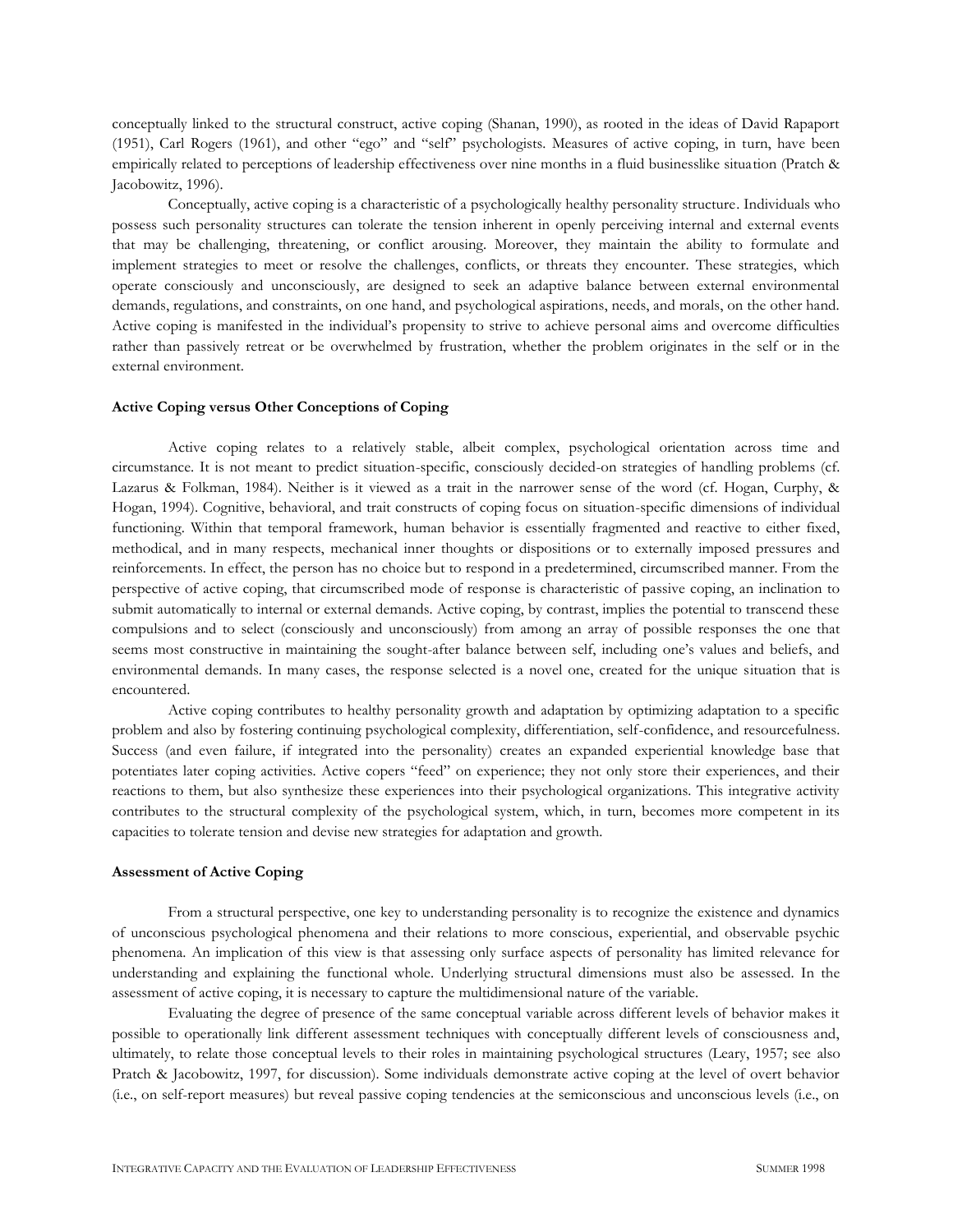semiprojective and projective measures). Some individuals exhibit passive coping tendencies at the conscious level but reveal active coping at the preconscious and unconscious levels. The ideal active coper displays active coping tendencies across all three levels of psychological functioning. The more similar the active coping tendencies on each level, the more balanced the personality and the more stable the personality over time. The greater the discrepancies among levels, the less stable the personality and the more likely that change will occur in the direction of unconscious tendencies. This latter dynamic is particularly relevant to a developmental model because change in behavior over time is in part a consequence of structural organization.

### **Integrative Capacity**

Active coping is not specific to a particular type of leadership or leadership situation. To the contrary, it should contribute to effective leadership in the same way that it undergirds an individual's performance effectiveness on any complex task—as a global competency that permits the integration of different aspects of self and experience and which facilitates their application to successive parts of the environment. Although necessary for effective leadership, other variables are also important. These include the individual's motivations, specific knowledge, skills, and abilities, and the characteristics of the situation (Pratch & Jacobowitz, 1996, 1997).

A central dimension of active coping that contributes to effective leadership is the readiness to acquire and process information, which we are calling *integrative capacity.* By this label, we mean to differentiate it from the strictly cognitive psychological construct, integrative complexity. Integrative capacity reflects integrative activity across levels and functions of personality — not only cognitive, but also affective, motivational, fantasy, and ultimately, unconscious. This study examines some of the pragmatic implications of integrative capacity for leadership in business settings.

# **LITERATURE REVIEW AND RESEARCH QUESTIONS**

A central dimension of active coping is maintaining relative autonomy from internal and external demands on the ego (cf. Rapaport, 1957). Such autonomy permits simultaneous awareness of one's values, motives, and internal conflicts, on one hand, and of pressures and circumstances in the external environment, on the other, without allowing either source of motivation to govern exclusively one's inner reactions and outer behaviors. Instead, these reactions and behaviors can be determined by careful appraisal of the total constellation of self and environment and the selection of reasonable responses to it. Leaders displaying this characteristic of integrative capacity—that is, the ability to perceive openly, tolerate, and comprehend intricate patterns of internal and external stimulation—will be more likely than those who do not display this characteristic to find workable solutions to conflicts arising from discrepancies between their personal aims and those of the groups they lead.

An effective leader can usually identify a set of personal goals and interests as well as the goals and interests of key individuals who may help or hinder planned projects. The failure to perceive and absorb the complex matrix of incoming information would limit greatly any leader's facility to respond to new circumstances. The wider the leader's grasp of the situation, the greater the likelihood of finding successful solutions.

### **Integrative Capacity versus Integrative Complexity**

The cognitive psychological construct of integrative complexity has been extensively used in research on individual differences in styles of thinking (Schroder, 1971; Streufert & Streufert, 1978; Tetlock & Suedfeld, 1988). Operationally, two dimensions of cognitive style comprise integrative complexity: evaluative differentiation (the capacity and willingness to grasp different perspectives) and conceptual integration (the capacity and willingness to link different viewpoints, to understand why different individuals may interpret the same event in different ways, to appreciate interactive patterns of causation, and to confront trade-offs) (Schroder, Driver, & Streufert, 1967; Schroder & Suedfeld, 1971; Suedfeld, Tetlock, & Streufert, 1992). In a study of statesmen during severe national and international crises, the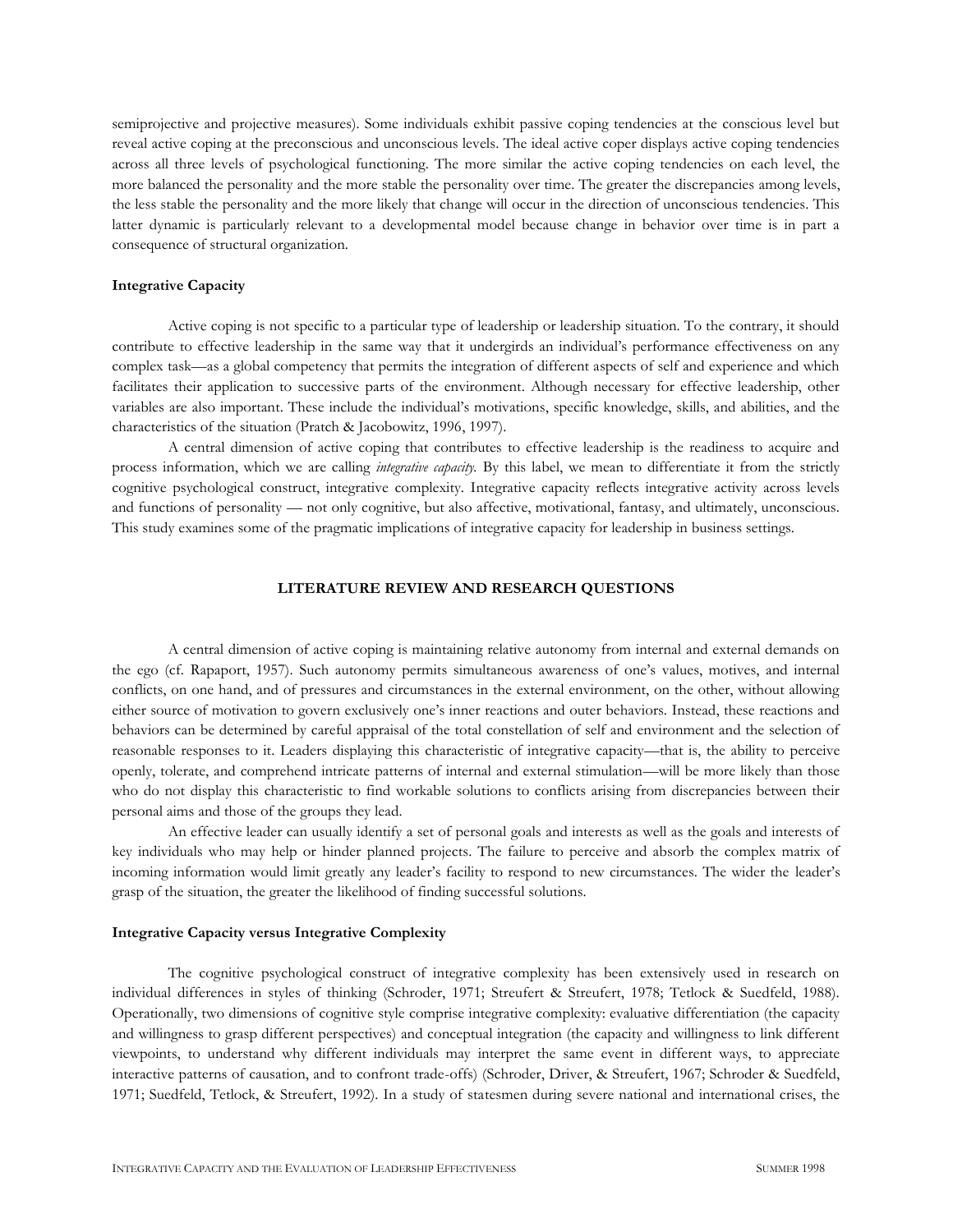capacity to tolerate and deal with complexity was characteristic of those persons with the longest retention of highranking positions in international decision-making and diplomacy (Wallace & Suedfeld, 1988). In a study on master of business administration (MBA) candidates, the more complex thinkers were more independent, creative, open to new and varied experiences, and able to bring disparate ideas into a meaningful whole (Tetlock, Peterson, & Berry, 1993). An integratively complex cognitive style is also correlated with the tendency to show self-direction when subjected to pressures to conform to group norms and to the orders of authority figures (Harvey, Hunt, & Schroder, 1961; Schroder et al., 1967; Streufert & Sweeney, 1986; Tetlock, 1979, 1983, 1984; Tetlock & Kim, 1987). The independent judgment noted in integratively complex thinkers may stem from the tendency to refrain from jumping to conclusions in response to ambiguous information and the readiness to think flexibly in the face of contradictory evidence (Tetlock, 1985). Integrative complexity may also be a way of coping cognitively with disruptive events (Suedfeld & Bluck, 1993).

The construct of integrative complexity as featured above is defined as a cognitive attribute. The structural construct of integrative capacity goes beyond sheer intelligence. Cognitive ability, although necessary, is not sufficient to assure the psychic resilience and cohesion necessary to engage in open and synthetic thinking. Affective processes are also involved.

Any useful theory of leadership is based on the premise that a successful leader fulfills some of the needs of the group by helping its members manage the internal and external environment (Bass, 1990; Chemers, 1984). For some theorists, such needs may involve coping with any facet of the group's performance (cf. Burns, 1978). For others, these needs are restricted to the structuring of relationships among the members and their objectives (cf. Hemphill & Coons, 1957). Leaders are more likely to be able to meet these needs if they can sense what is needed by the group's members. One would therefore expect effective leaders to show sensitivity to and awareness of the feelings and attitudes of those around them. In support of this view, a reanalysis of data on emergent leaders showed that from 48% to 82% of the variance in leadership ratings could be explained by a stable personality attribute described as "the ability to perceive the needs and goals of a constituency and adjust one's personal approach to group action accordingly" (Kenny & Zaccaro, 1983, p. 678). The authors concluded that individuals who emerge as small-group leaders develop acuity in anticipating the needs of their followers and change their own behaviors to respond more effectively to those needs.

This article examines the relationship between effective leadership and the leader's capacity to remain open to internal and external sources of cognitive and affective information. More specifically, we ask: Do effective leaders as compared with less effective leaders show a greater tendency to exhibit integrative capacity or the openness to synthesize intrapersonal and environmental complexity? In addition, the previous theoretical discussion raised a second question regarding the relationship between cognitive ability and integrative capacity. To what extent do cognitive ability and integrative capacity contribute independently to effective leadership? The openness to cope with cognitive and affective sources of information seen in integrative capacity distinguishes it from the cognitive psychological construct of integrative complexity.

# **METHOD**

### **Setting and Population**

Data for this study were taken from a larger study on personality factors influencing small-group leadership among MBA candidates at the Graduate School of Business at the University of Chicago. The setting was an intensive, experiential leadership education and development course called LEAD. LEAD was designed to help students take responsibility for their own education by working together in the setting of an unstructured task group. Each winter, approximately 50 first-year MBA students were selected to design, plan, and deliver a course on leadership, which would be required of all incoming MBA students each fall. The designing and planning phase took place during the spring and summer quarters. In the fall, the students delivered the class they had developed to the incoming students. Because of their role in delivering this class, the participants were known as LEAD facilitators. Participation as a facilitator gave students two tuition-free course credits.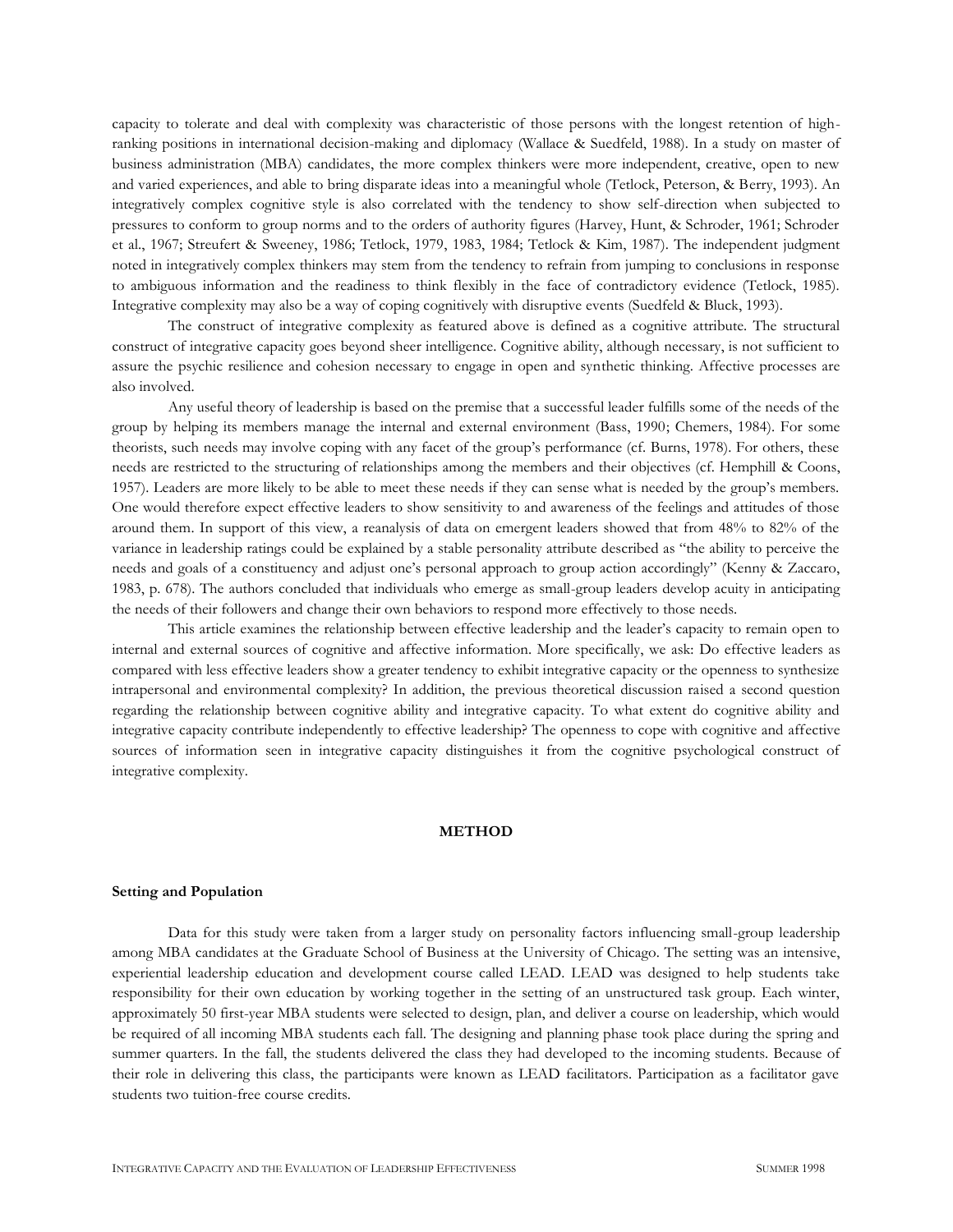Although faculty supervised and graded the facilitators, the latter functioned as a leaderless task group. LEAD's design was deliberately fluid and undefined to level structural factors that might legitimate the authority of a particular individual or class of individuals. Therefore, every facilitator was a potential leader, and the facilitators are the leaders referred to in the hypotheses.

In 1991, 118 first-year students applied to be facilitators. From this pool of 118, 51 students were selected by a faculty-student committee based on an evaluation of applicants' essays and interviews. In particular, the selection committee considered variables related to the applicant's leadership potential, including leadership competency, ability to function as part of a team, ability to inspire trust and to motivate others, listening and time-management skills, and other spring and fall commitments.

During the spring of 1991, the entire group of 51 met three times each week for three hours each meeting to develop and plan the fall class. They also met in smaller committees throughout the spring and summer. During the fall, they broke into teams of four to deliver the class they had developed to groups of approximately 50 students. The entire group of facilitators also met once a week during the fall to coordinate their activities.

Regulations regarding the performance of standard duties and routine activities in LEAD were minimal. There were virtually no predefined roles or procedures. Facilitators had to find their own means of gathering and distributing information to one another as well as procedures for decision-making, planning, and problem solving. Each week, a different subgroup of four facilitators had the formal responsibility to move the overall group toward its goal. The aim of the group, however, was itself vague. The facilitators were asked only to design and implement an innovative and successful class on leadership.

Due to the ambiguity and fluidity of role relationships and responsibilities in the program, an opportunity was created for leaders to emerge across a variety of different task-group situations. Students who were perceived to be the most effective leaders by the other group members would also be those who emerged as leaders in terms of informal prestige in the group. Because the emergence or success of a leader frequently hinges on the perceptions of his or her effectiveness by peers and supervisors, LEAD provided an ideal setting for the empirical examination of the relationship between personality and the evaluation of small task group leadership.

*Participant characteristics.* The criterion for participating in the study was that the student had applied to be a facilitator. Participation was voluntary in return for individual feedback on the psychological tests and their relevance for leadership effectiveness after the data were collected. Of the 51 facilitators, two refused to participate in the study and one protocol was lost to due to a computer virus. Therefore, the final number of LEAD facilitators in the study was 48. This group is referred to as the LEAD group. The 67 students who had applied to be facilitators but were not selected were asked to serve as members of a comparison sample. Because a number decided to pursue studies abroad, however, only 23 students could participate. This group is referred to as the comparison group. The LEAD and the comparison samples were similar with respect to age, gender, marital status, ethnicity, and country of origin. Participants came from all parts of the United States and the world.

The LEAD sample included 13 women and 35 men. This gender ratio reflected the actual composition of that year's GSB class. The mean age of the participants was 27 years (*SD* = 2.98; range = 22-40 years; females, 26.75 years,  $SD = 4.33$ ; males, 27 years,  $SD = 2.43$ ). Eighty-seven percent of the students were White, 6% were Asian, 4% were African American, and 2% were from India. Eighty-five percent of the students were U.S. citizens, 9% were from Western Europe, 4% were from Japan, and 2% were from India. Twenty-eight percent of the students were married. The comparison sample included seven women and 16 men. The mean age was 26.9 years (range = 23-33 years). Eightyseven percent were white, 9% were Japanese, and one participant was Indian. Eighty-three percent were U.S. citizens; the remaining participants were citizens of South America, India, and Western Europe. Seventeen percent were married.

### **Assessment Strategy**

In 1957, Timothy Leary developed a model to assess personality that forms the basis for the assessment strategy used in this study. Leary proposed that personality dynamics could be understood in terms of the relations among different levels of personality. He identified five levels of personality, characterized in terms of the degree of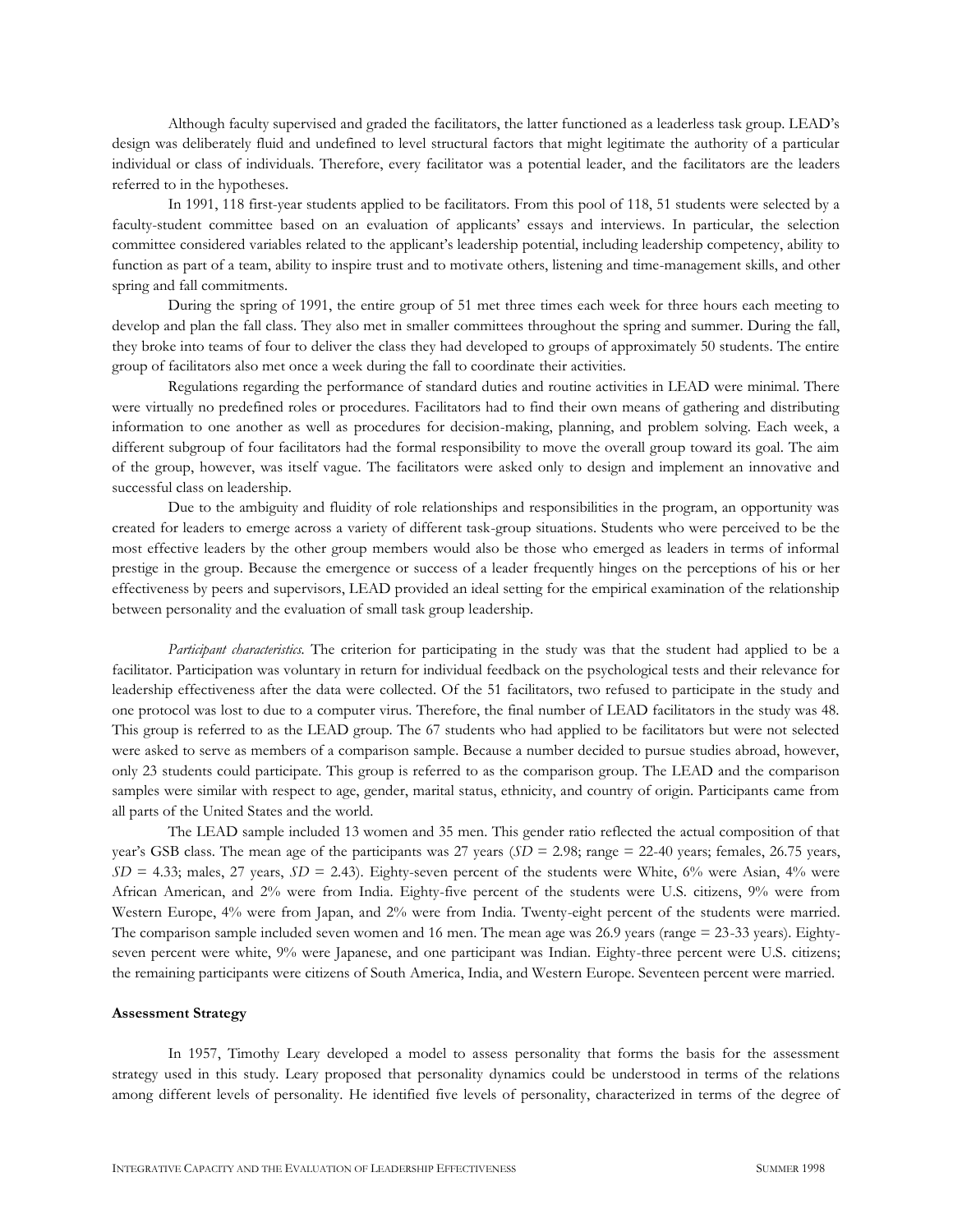consciousness of personality strivings and functioning. The levels ranged from overt, consciously controlled behavior, to covert, ever-decreasing levels of conscious control. To define the levels in terms of operational behaviors, Leary drew from interpersonal theories that viewed responses to psychological assessment instruments as statements that the individual wants to make about himself or herself and suggested that a battery of assessment instruments that ranged from objective to projective be used to assess individuals on the same conceptual variable on each of these levels of communication about the self.<sup>1</sup>

Leary (1957) related consistency and variability of behavior to the degree of congruence among different levels of personality. Intralevel incongruence or discrepancies between levels is a state of intrapsychic conflict or personality disequilibrium and as such is inherently unstable. Leary assumed that, other things being equal, a personality system in conflict will strive to reduce conflict or achieve balance by changing peripheral behaviors in the direction of inner strivings. In this way, unconscious strivings beyond the range of conscious control could influence conscious feeling, cognitions, and actions.

Our assessment strategy included Leary's (1957) second and third levels and also an intermediate level. Leary's second level, the "level of conscious communication," referred to how a person viewed his or her own behavior. It was assessed by interview statements and self-report measures. The third level, the "level of private perception," referred to the way the person wanted to be or imagined him- or herself to be. It was closer to the person's drives than the more peripheral levels and was assessed using the Thematic Apperception Test (TAT) (Murray, 1938). This level may be characterized as the "level of unconscious communication" because, in responding to projective techniques, one communicates something about oneself—although one does not know the exact nature of the meaning of that statement.<sup>2</sup> Finally, an intermediate level of communication about the self, a level of semiconsciously controlled communication, may be assessed using a semiprojective technique such as a sentence completion test. Personality structure can then be characterized in terms of discrepancies in manifestations of active coping. Differences in the patterning of discrepancies reflect differences in personality structure. Individuals generally are characterized by discrepancies in manifestations of active coping, within or among levels. In theory, the greater the intralevel consistency of a variable, the more stable is the manifestation of behaviors related to that variable.

Self-report, semiprojective, and projective techniques provided measures of integrative capacity on three different levels of psychological experience. The levels included the level of consciously controlled communication about the self, the level of semiconsciously controlled communication about the self, and the level of communication beyond conscious control. For simplicity, responses to semiprojective and projective techniques are denoted as preconscious and unconscious levels of communication, respectively.

Integrative capacity involves emotions, motivations, fantasies, intuitions, fears, and personal experiences in addition to information regarding the specific manifest situation. We wanted to assess the degree to which a person was open and able to integrate cognitive, affective, motivational, and fantasy input, and ultimately, unconscious material. To determine whether integrative capacity exists across levels, we needed to sample functioning on different levels. We sought to obtain measures of integrative capacity across three levels of psychological experience to differentiate individuals in terms of the degree of intralevel congruence on that variable. We assumed that the greater the stability across levels, the greater the stamina of leadership across situations and time, and we expected that intralevel congruence would be most highly correlated with leadership effectiveness.

# **Personality Variables**

 $\overline{a}$ 

Three psychological assessment instruments provided measures of integrative capacity across three levels of communication about the self. The Ways of Coping Questionnaire (WCQ) (Folkman & Lazarus, 1988) is a self-report instrument designed to assess situation-specific cognitions and actions. The respondent is instructed to focus on a

<sup>1</sup> See the *Journal of Personality Assessment,* Volume 66, Number 2, for a recent commentary on "Timothy Leary's Legacy: The Interpersonal Theory and the Interpersonal Circumplex."

<sup>&</sup>lt;sup>2</sup> To measure active coping at this level, one looks at formal aspects of thought related to articulation of the perceptual field, such as extent of differentiation (e.g., complexity) and extent of integration (e.g., logical control), rather than at the content of fantasy.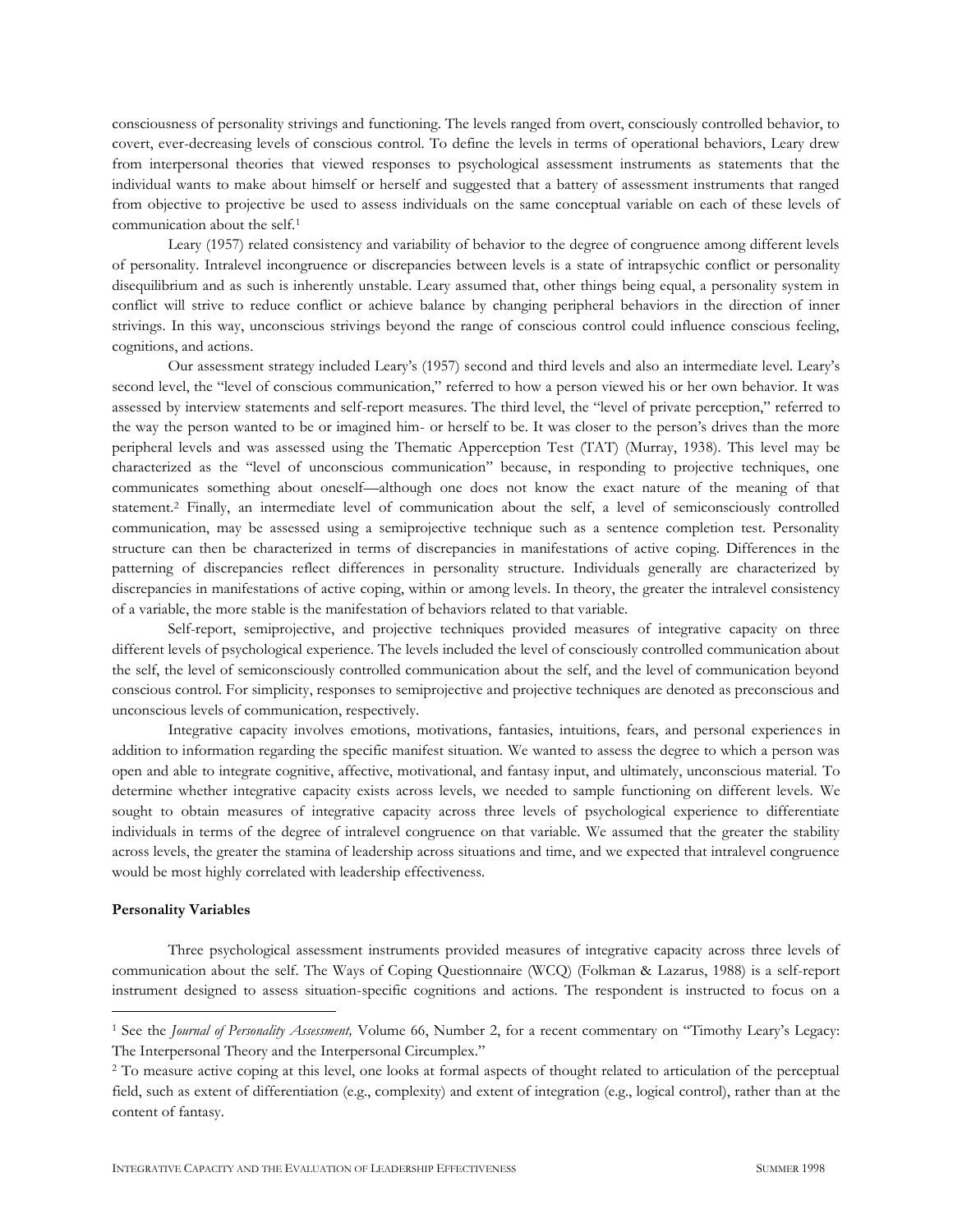particular episode during the past week that was experienced as either taxing or stressful and to respond to each of 150 items on a four-point scale indicating the frequency with which a particular coping strategy was used (0 = *does not apply or not used,*  $3 =$  *used a great deal*). Each item loads onto one of eight empirically derived scales. Reliabilities for the scales have been found to be higher than those reported for most other measures of coping. Stability of factor structure across populations and stressful episodes has not been determined. Evidence of construct validity appears in the fact that research findings are consistent with the authors' definition of coping as a situation-specific process, involving both problem-focused and emotion-focused strategies. Studies establishing the reliability and validity of the WCQ for research purposes are reviewed in the manual. Completed tests are sent to the publishers to be scored by computer.

*WCQ operations.* Four WCQ scales were selected to assess behaviors reflecting openness to complexity at the level of consciously controlled communication about the self: Positive Reappraisal, Accepting Responsibility, Confrontive Coping, and Escape-Avoidance. Whereas Confrontive Coping and Escape-Avoidance relate to the openness to perceive complexity, Positive Reappraisal and Accepting Responsibility relate primarily to synthesizing capacity. In particular, Positive Reappraisal describes cognitive-emotional operations that create positive meaning for the respondent by focusing on personal growth. It emphasizes altering one's interpretation of the stressful situation in a way that allows one to learn from it, move beyond it, and grow. Accepting Responsibility consists of items relating to tendencies to recognize one's role in a stressful event, with a related theme of trying to put things right. Both Positive Reappraisal and Accepting Responsibility imply a readiness to accept the situation and deal with it in a constructive, growth-oriented fashion. By contrast, Confrontive Coping and Escape-Avoidance imply a defensiveness that obstructs synthesizing activity. Escape-Avoidance relates to cognitive and/or behavioral efforts to escape or avoid the awareness of distress. Confrontive Coping involves aggressive efforts to change the situation, which have implications of hostility and risk taking. It indicates an unwillingness to accept responsibility for one's role in the situation. Because high scores on these scales were considered indicative of the converse of openness, they were negatively weighted to provide measures of openness to perceive complexity.

The Shanan Sentence Completion Technique (SSCT) (Shanan, 1973) was designed to assess active coping as a structural characteristic. It focuses on mental health rather than pathology, examining the capacity to adapt and grow. Specifically, it looks at the capacity of the participant to respond to stress. The test itself is a stressful situation: One must make a decision about what to say and commit to that response. Although one knows one is saying something about the self, the particular meaning of the statement is not clear to the respondent. Not knowing how one's responses will be interpreted, one has only partial conscious control over what is communicated about the self. Therefore, the SSCT was used to assess coping behaviors that are only semiconsciously controlled.

The SSCT consists of 40 sentence stems, 10 stems comprising one of four categories. Items in the first two categories elicit responses indicative of the extent to which the respondent is open to experience and able to clearly articulate aims (Category 1) (e.g., "What she liked most \_\_\_\_") and sources of frustration and difficulty (Category 2) (e.g., "Nothing was more frustrating than \_\_\_\_") in terms of persons, things, and events in the external environment. Items in the last two categories examine the respondent's tendency to overcome obstacles and continue to strive to achieve aims in a constructive and effective manner (Category 3) (e.g., "When nobody helped her, she \_\_\_\_") while maintaining positive self-esteem and a gratifying sense of achievement (Category 4) (e.g., "She often thinks she is \_\_\_\_"). Scoring requires evaluating each response as positive or negative, that is, as signifying active or passive coping. High scores are theoretically indicative of the capacity to respond adoptively to stress and to grow. Low scores are indicative of excessive reactivity to or dependence on internal impulses or drives and the environment.

The SSCT has been used in Israel and the United States during the past 30 years for a variety of research and applied tasks including the selection of medical school students (Jacobowitz, 1976) and research on adult development (Jacobowitz, 1984; Shanan, 1985; Shimonaka & Nagazato, 1980). Predictive and construct validity have been demonstrated in a variety of settings including medical school, work, adjustment to a new culture, and maintaining mental health under taxing conditions (see Shanan, 1990). Evidence of predictive validity appears in the sense that respondents have adapted to stress according to their own idiosyncratic styles of coping and in the sense that lack of stability of coping style indicated not only change but also the direction of change. Further evidence of predictive validity are the results of our research showing that measures of active coping predicted leadership effectiveness over a nine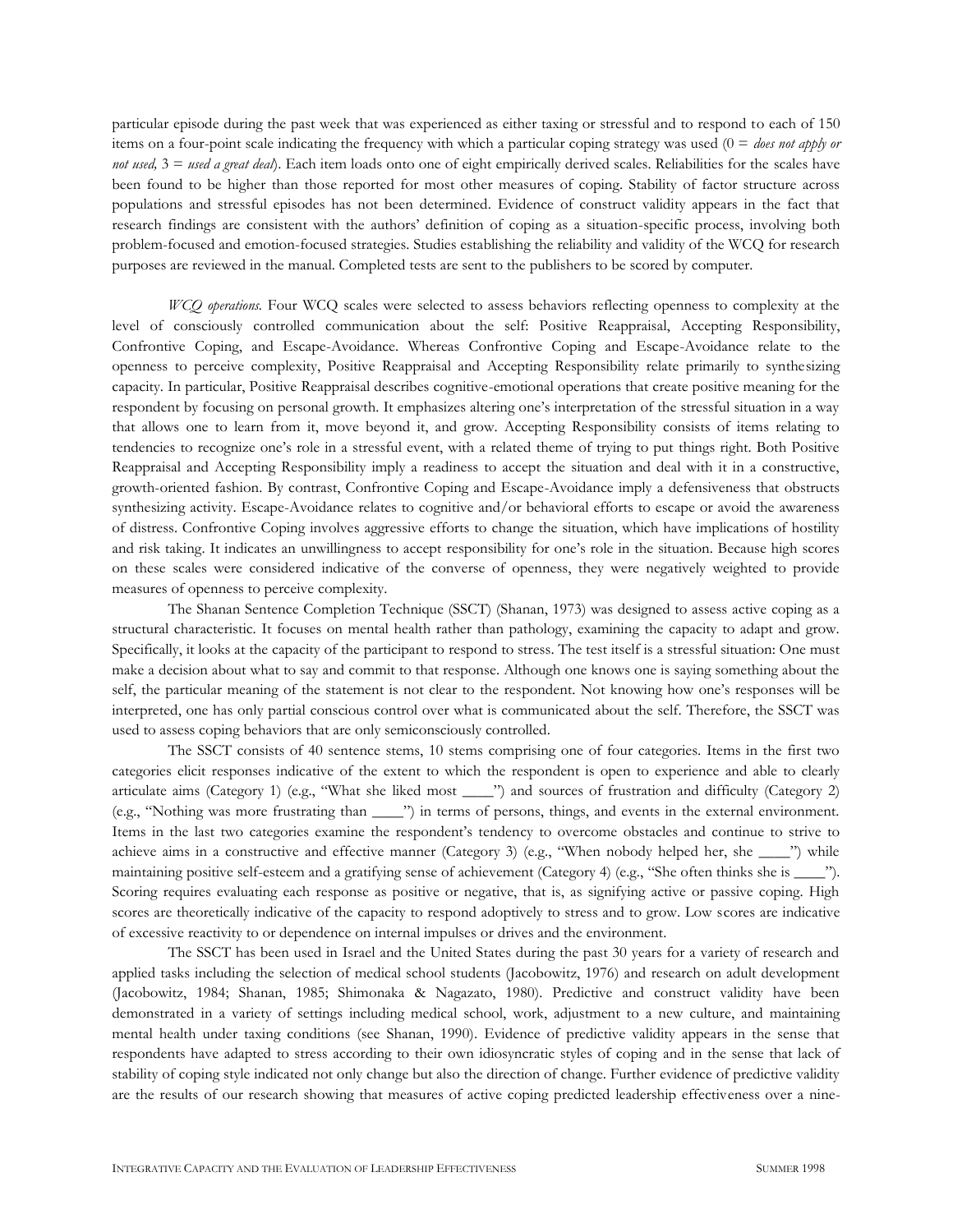month period in a relatively diffuse, businesslike situation (Pratch & Jacobowitz, 1997a). A study on integration in and isolation from social networks provided construct validating data: Passive coping characterized underprivileged youth and orphans as compared to adolescents from the same ethnic background who had been placed in special progress programs (reported in Shanan, 1990). Further measurement information is reported by Shanan (1990).

The SSCTs in this study were scored by the first author. The second author scored 40 tests selected at random from the entire sample without discussing scores with the first author. Both scorers were blind to the identity of the respondent (i.e., with regard to name, gender, marital status, and LEAD or comparison group affiliation). Interrater agreement for the SSCT categories reported in this study was .95.<sup>3</sup>

*SSCT operations.* One category of scores involves the number of "rejections" of items. Rejections are scored when responses are not articulated, in other words, when they are absent or quite vague. Rejections, then, are indicative of passive coping. There are three types of rejections. Rejection 1 is scored when the respondent does not answer anything to the sentence stem: There is a breakdown of coping with this item. Rejection 2 is scored when the response avoids saying anything about the self. This is essentially a rejection of the question itself (e.g., "It is tempting to think of tempting thoughts" versus "becoming CEO of a Fortune 100 company"). Finally, Rejection 3 is scored when the answer says something about the self, but it is vague or ambiguous; one does not know exactly what is meant (e.g., "It is tempting to think of the future instead of the present"). Rejection 1, Rejection 2, and Rejection 3 reflect the degree of openness to stimulation and as such were the three independent variables that we expected to be negatively correlated with leadership at the level of semiconsciously controlled communication about the self.

The Thematic Apperception Test (TAT) (Murray, 1938) is a projective technique. It provided samples of fantasy that were used to assess integrative capacity at the level of communication beyond conscious control. Participants were asked to make up stories to five ambiguous pictures: Cards 1, 2, 8BM, 13MF, and 17BM. These have proven adequate for research with adults in the assessment of coping at the level of imaginative thought (for a review, see Shanan, 1990). Participants' stories were evaluated on four scales designed to assess integrative capacity: Differentiation, Extent of Time Perspective, Number of Conflicts Expressed, and Degree of Logical Control. These scales have proven reliable and valid in more than three decades of research on coping and adaptation (Jacobowitz, 1984; Shanan, 1985). The TAT was used to assess behaviors at the level of communication beyond conscious control. It was selected to assess that level of personality functioning because the criteria quantified, as detailed below, are unlikely to be consciously manipulated by respondents.

*TAT operations.* Scoring criteria for the coping measures on the TAT are reported below. The TAT stories in this study were scored by the first author and an assistant, following standard interrater reliability procedures. Neither scorer was aware of the scores the other had assigned. Interrater agreement for the scales listed below was computed for the entire sample and was .9.

The TAT stories were scored for the presence and quality of conflict described. There were three categories of conflict: intrapersonal (i.e., between competing motives), interpersonal (i.e., between two or more individuals), and environmental (i.e., between a person and an impersonal force). A given category was scored only once per story. The number of conflicts described was the score given the story on this measure, yielding a range from 0 to 3 (0 to 15 across the five stories).

The total number of adjectives and adverbs was computed for each story, and scores across the five stories added to produce a measure of Differentiation. That measure relates to the capacity to perceive complexity in the personal field. Theoretically, the more multifaceted the respondent's description of events in the TAT stories, the greater the likelihood of finding adaptive, creative solutions to problems.

Each story was scored for the presence of past, present, and future tense(s), yielding a range from 1 to 3 (5 to 15 across the five stories). Extent of Time Perspective relates to the ability to organize complexity in a temporal sense

 $\overline{a}$ 

<sup>&</sup>lt;sup>3</sup> The coefficient used to estimate interrater agreement was derived by the following formula: (the number of actual agreements minus the number of agreements that would occur by chance) divided by (the number of items minus the number of agreements that would occur by chance).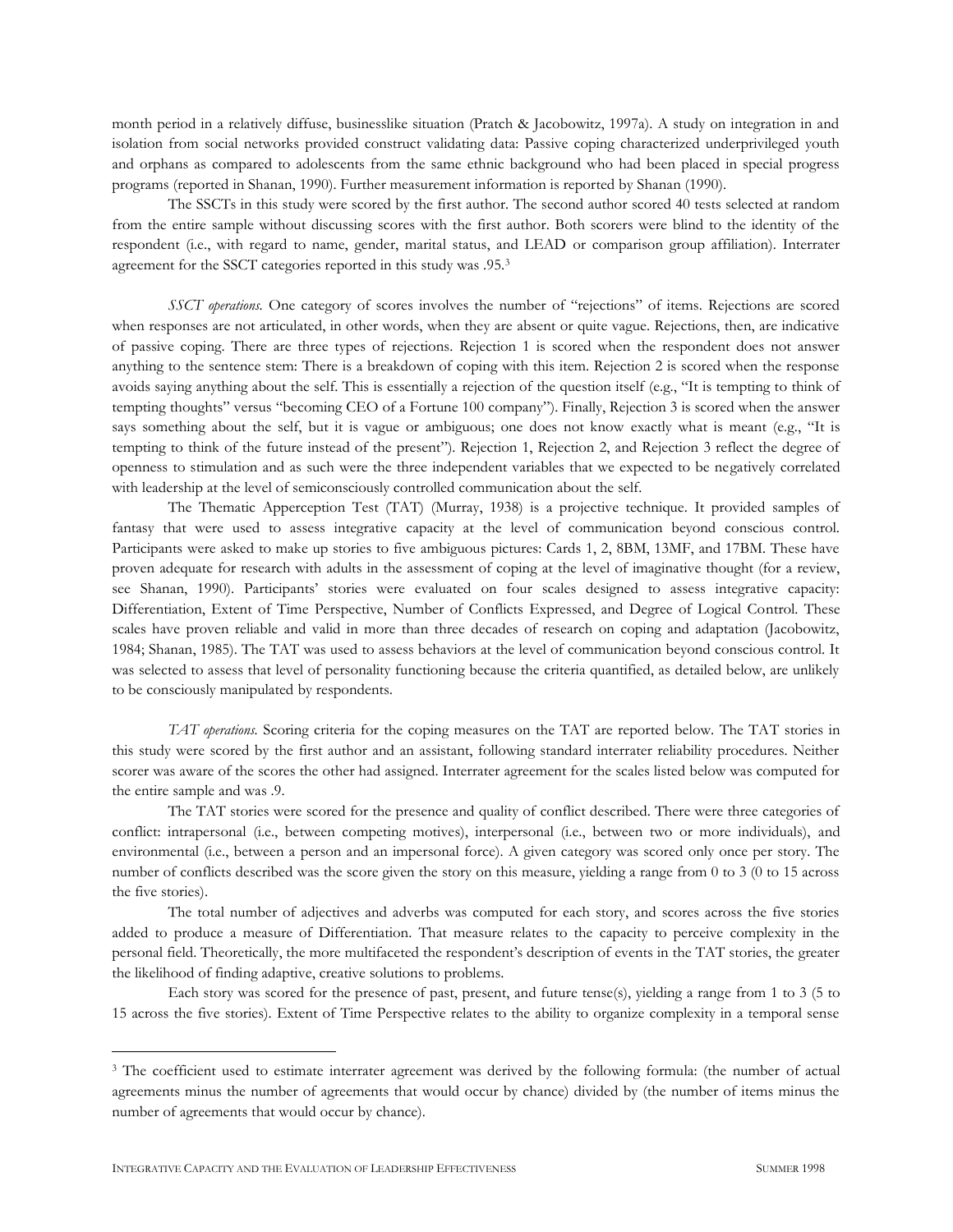(Shanan, 1985). High scores indicate a readiness to link past events to present stressors and assess the present situation in light of future outcomes.

Stories were scored on a 3-point Likert-type scale for the degree to which events described in the story are logically interrelated (1 = *logical*, 2 = *mostly logical*, and 3 = *illogical*). Theoretically, the perception of cause and effect is required to link internal responses to external processes and to integrate the perceived relationships into the self. Logical control enables the respondent to produce a coherent story and to function cohesively across changing conditions over time.

The sum of the standardized scores on these four scales comprised the overall measure of integrative capacity on the TAT, Organized Complexity. Logical control was weighted twice in this procedure to reflect the theoretical importance in healthy functioning of the ability to link complexity in a logical, cohesive, and coherent fashion. The correlations among the constituent scales were sufficient to justify their combination (see Table 3). The global measure, Organized Complexity, relates to the cognitive-motivational orientation of the individual. It is intended to represent differentiation and integration of the stimulus domain. Conflict, time perspective, and differentiation relate to the ability to perceive complexity in the personal field. Logical control relates to the extent of cohesiveness and clarity in field articulation.

The variable *integrative capacity* was created to provide a multilevel measure of integrative capacity to examine the notion that intralevel congruency would be more highly correlated with leadership than would measures at any single level. This measure was the sum of the standardized scores on the six measures of integrative capacity: Escape-Avoidance; Confrontive Coping; Positive Reappraisal; Accepting Responsibility; Rejection 1, 2, and 3; and Organized Complexity. Before adding the scores together, the measures that we expected to be negatively correlated with leadership (i.e., Escape-Avoidance, Confrontive Coping, and Rejection 1, 2, and 3) were negatively weighted.

*Graduate Management Aptitude Test (GMAT).* The second research question differentiated the structural characteristic, integrative capacity, from integrative complexity conceptualized as a strictly cognitive construct. To partial out the potentially confounding effect of intelligence on the relationship between leadership and integrative capacity, we used GMAT scores as a covariate. GMAT is a test of general verbal and mathematical abilities used to predict academic performance during the first year in graduate schools of management. One participant did not give permission to use his GMAT score; therefore, the analyses examine correlations for 47 individuals.

#### **Dependent Variables**

The 48 facilitators and three faculty who supervised them rated each facilitator for his or her performance during the program on three 5-point Likert-type scales, ranging from 1 (low) to 5 (high). That is, each facilitator received 47 ratings from fellow facilitators and three ratings from faculty. The scales included (1) contributing to the achievement of an identified task, (2) motivating others to work together toward accomplishment of a task, and (3) not causing resistance in others that slows the accomplishment of the task. The use of this set of scales was mandated by the director of LEAD based on his understanding of leadership as a complex, multidimensional construct. Given this view, variability in the correlations among the scales was expected. In fact, the intercorrelations were .8 (1, 2), 4 (2, 3), and .2 (1, 3). Because the correlations between each of the scales and the predictor variables were in the same direction and within a reasonable magnitude, the scales were combined to form a single measure of leadership. The standard deviations for each facilitator on this measure ranged from 0.2 to 1.2. The small standard deviations indicated high interrater agreement, justifying the use of the average student and average faculty ratings to form two summary measures of leadership. These were created by rank ordering the scores on each scale for the subjects and adding the average rankordered scores on the scales according to the respective faculty and student ratings. This procedure yielded two aggregate measures of leadership: an average faculty and an average student rating. The correlation between the average faculty and average student ratings was .78. The high correlation between the two measures justified combining the measures to create a final composite measure of leadership, which consisted of the average faculty plus two times the average student rating. The average student rating was weighted twice as much as the average faculty rating in this procedure because of the greater reliability of the former. The average student rating was viewed as more reliable because it had a lower standard deviation, thus indicating greater interrater agreement, and because it was based on the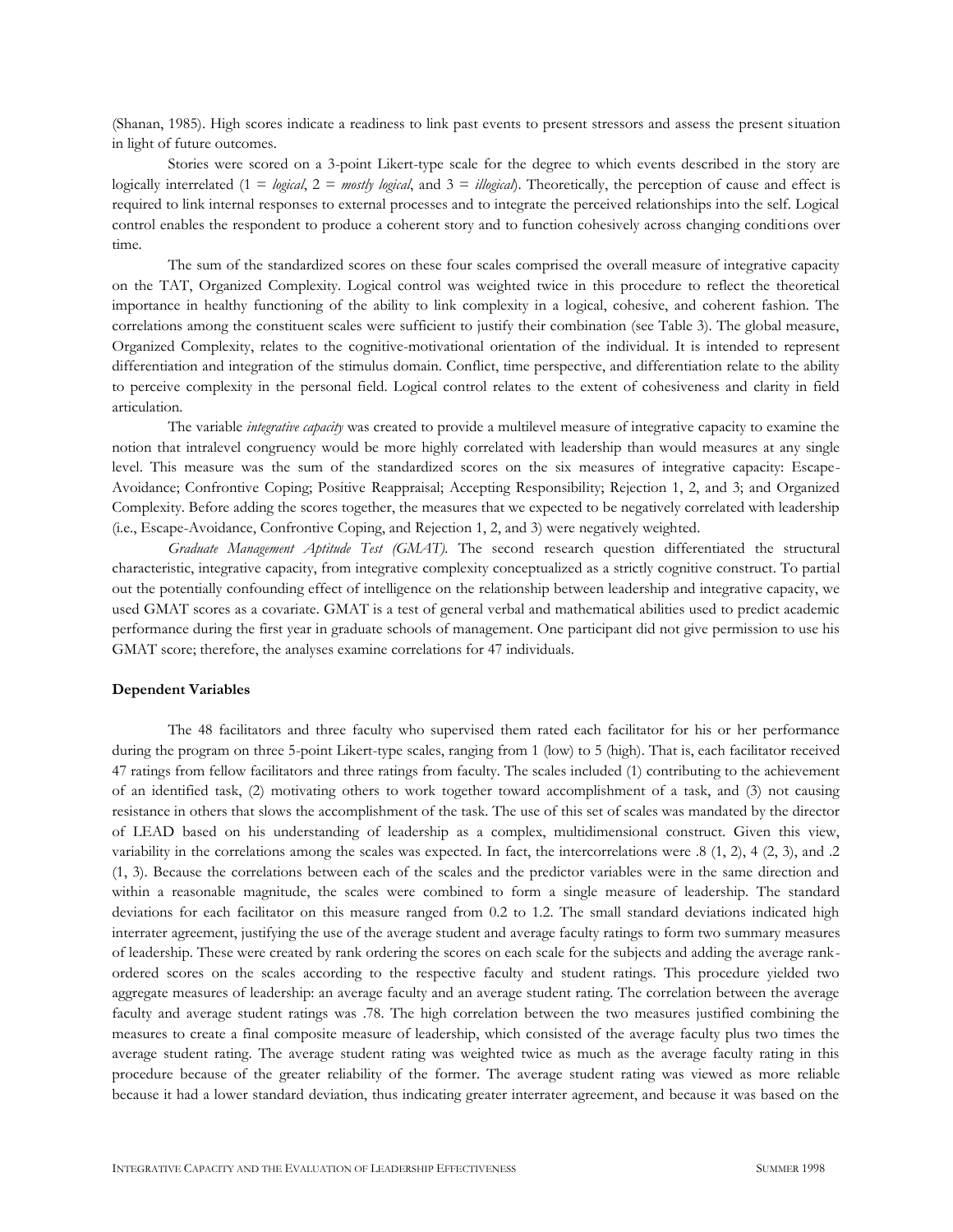perceptions of 48 facilitators, whereas there were ratings from only three faculty, making the average student rating the statistically more reliable measure. The final measure yielded a potential range of 5 to 45 and an actual range of 24.1 to 38.3 ( $M = 30.5$ ,  $SD = 3.5$ ).

Whereas most studies look at measures of group outcome, this study looked at measures of individual leadership based on the perceptions of peers and external authority figures across different leadership situations. It thus took advantage of the natural flexibility and variability of behavior. It was not possible to collect objective ratings of leadership due to the deliberately unstructured nature of the program. Followers' perceptions of leadership were not collected due to logistical difficulties in that particular field setting. Peer ratings, however have been consistently useful predictors of future performance (see Kane & Lawler, 1978, for a review). Moreover, given the selection criteria for LEAD, the raters were likely good judges of leadership: In a study of accuracy in evaluating performance effectiveness (Borman, 1979), individuals who were accurate judges of performance on a managerial and a recruiting task were bright, well adjusted, self-controlled, and likable. This profile of accurate judges of performance effectiveness is consistent with findings from academic research regarding the characteristics of good judges in general (cf. Hogan, Hogan, Briggs, & Jones, 1983) and fits the profile of perceived leaderlike characteristics of the LEAD facilitators.

As noted earlier, the facilitators were selected for their perceived leaderlike characteristics on the basis of interviews and essays. The study therefore allowed us to examine whether the coping variables described above go beyond traditional self-report and interview-based methods of selection for leadership in business settings.

### **Procedure**

The purpose of the study was presented to the entire group at the beginning of LEAD. It was described as investigating the relationships between personality and leadership. Potential comparison group members were contacted by telephone. They were told that their participation would help us determine whether being a facilitator produced demonstrable change in personality characteristics related to leadership.

The psychological assessment instruments were administered by the first author in individual assessment sessions lasting approximately one hour. Although administration of the measures was not blind, standardized scoring procedures were followed, and all scoring was conducted blind to group membership (LEAD vs. comparison). Testing began after a brief unstructured interview to establish rapport and gather background information. The SSCT and the TAT were administered according to standard oral administration procedures. Participants completed the WCQ on their own. No time limits were imposed. Finally, 47 facilitators gave permission to use their GMAT scores as a rough measure of intelligence.

At the end of the program, facilitators and faculty evaluated each facilitator for his or her behavior throughout the program but before grades were distributed. The facilitators were reminded of the confidentiality of their individual records. The data were analyzed for the significance of correlations between the measures of personality and leadership. Also, *t* tests were used to compare the LEAD and comparison groups on the measures of active coping associated with integrative capacity. All statistical tests were one-tailed.

# **FINDINGS**

### **LEAD versus Comparison Groups**

Given that facilitators were selected for their leadership qualities, the variables used to measure integrative capacity might be expected to distinguish the LEAD and comparison groups. We hypothesized *post hoc* that members of LEAD would score lower overall on the measures of defensiveness and higher on the measures of openness to synthesize complexity as compared to members of the comparison group. To test these hypotheses, *t* tests of the mean differences between the LEAD and comparison groups on each of the measures of defensiveness and openness were computed. An inspection of Table 1 indicates systematic differences. Participants in the LEAD group scored lower on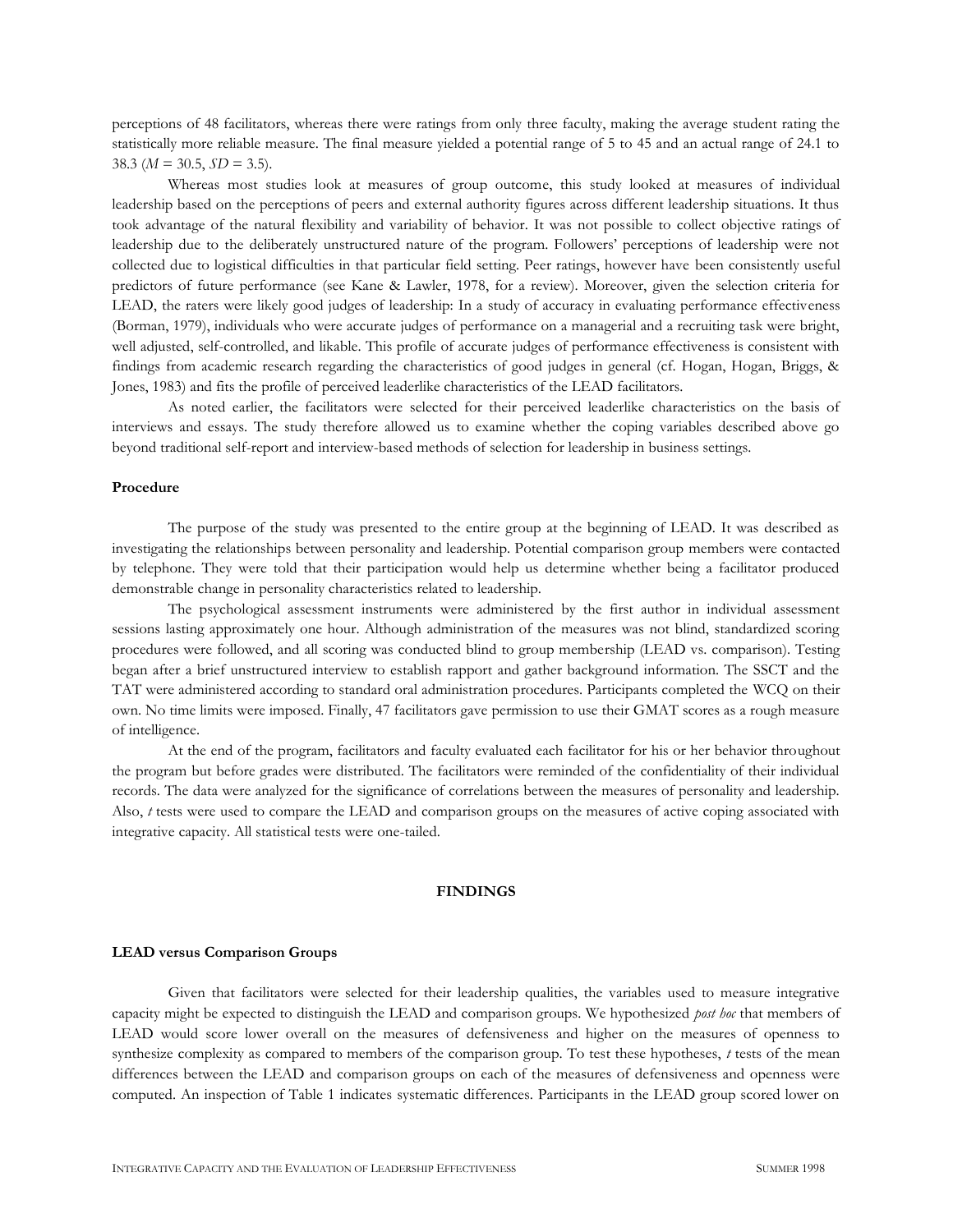Escape-Avoidance (LEAD,  $M = 6.31$ ; comparison,  $M = 9.08$ ;  $t = -2.77$ ,  $p < .001$ ), Confrontive Coping (LEAD,  $M =$ 10.47; comparison, *M* = 13.01; *t* = -1.9, *p* < .05), Rejection 1 (LEAD, *M* = .23; comparison, *M* = 1.26; *t* = -10.62, *p* < .0001), Rejection 2 (LEAD, *M* = 1.23; comparison, *M* = 2.67; *t* = -5.05, *p* < .0001), and Rejection 3 (LEAD, *M* = 4.21; comparison, 5.52;  $t = -3.21$ ,  $p < .001$ ). Participants in the LEAD group scored higher on Accepting Responsibility (LEAD,  $M = 11.73$ ; comparison,  $M = 7.03$ ;  $t = 3.29$ ,  $p < .001$ ) and Positive Reappraisal (LEAD,  $M = 12.71$ ; comparison,  $M = 8.65$ ;  $t = 3.28$ ,  $p < .001$ ).

## **Openness to Synthesize Complexity**

The first research question, relating to openness to synthesize complexity (integrative capacity) concerned the relationship between leadership effectiveness and the tendency to integrate psychological and environmental complexity. We examined the correlations between the measure of leadership and the measures of integrative capacity. Table 2 reports the descriptive statistics and scale intercorrelations for this portion of the data. The results revealed significant correlations between leadership and at least one measure of integrative capacity at each level of measurement. On the WCQ, the level of consciously controlled communication, the correlation between Confrontive Coping (aggressive and sometimes hostile attempts to make someone else responsible for and change the situation) and leadership was statistically significant ( $r = -.32$ ,  $p < .02$ ).

Effective leaders displayed a pleasant, open, nonconfrontive coping style. The other WCQ variables were not correlated with leadership. At the semiprojective level, on the SSCT, there was a significant correlation between Rejection 3 (defensively vague or ambiguous response) and leadership ( $r = -0.32$ ,  $p < 0.03$ ). The correlation between Rejection 1 (no response) and leadership also was significant  $(r = -0.27, p < 0.04)$ . The ability to define and clearly articulate complexity thus predicted leadership. There was no correlation between leadership and Rejection 2.

|                                   |                                 |       | LEAD Group |       | Comparison Group |                        |
|-----------------------------------|---------------------------------|-------|------------|-------|------------------|------------------------|
|                                   |                                 |       | $(n = 48)$ |       | $(n = 23)$       |                        |
| <i>V</i> ariables                 |                                 | М     | <b>SD</b>  | М     | SD <sub>-</sub>  | $t$ Value <sup>a</sup> |
| Self-Report levelb                |                                 |       |            |       |                  |                        |
| 1.                                | Escape-Avoidance                | 6.31  | 4.71       | 9.08  | 3.74             | $-2.77***$             |
| 2.                                | Confrontive Coping              | 10.47 | 4.28       | 13.01 | 5.67             | $-1.90**$              |
| 3.                                | <b>Accepting Responsibility</b> | 11.73 | 7.19       | 7.03  | 4.71             | $3.29***$              |
| 4.                                | Positive Reappraisal            | 12.71 | 5.80       | 8.65  | 4.38             | $3.28***$              |
| Semiprojective Level <sup>c</sup> |                                 |       |            |       |                  |                        |
| 5.                                | Rejection 1                     | 0.23  | 0.56       | 1.26  | 0.26             | $-10.62***$            |
| 6.                                | Rejection 2                     | 1.23  | 1.12       | 2.67  | 1.13             | $-5.05***$             |
| 7.                                | Rejection 3                     | 4.21  | 2.41       | 5.52  | 1.01             | $-3.21***$             |

# **TABLE 1 MEAN DIFFERENCES BETWEEN GROUPS ON THE WAYS OF COPING QUESTIONNAIRE AND SHANAN SENTENCE COMPLETION TECHNIQUE MEASURES OF INTEGRATIVE CAPACITY**

*Note:* Thematic Apperception Test protocols for the comparison group were not scored due to budgetary limitations.  $^{a}df = 69$ 

<sup>b</sup>Self-report corresponds to the level of consciously controlled communication about the self.

<sup>c</sup>Semiprojective corresponds to the level of semiconsciously controlled communication about the self.

 $**_p < .01$ .

\*\*\*  $p < .001$ .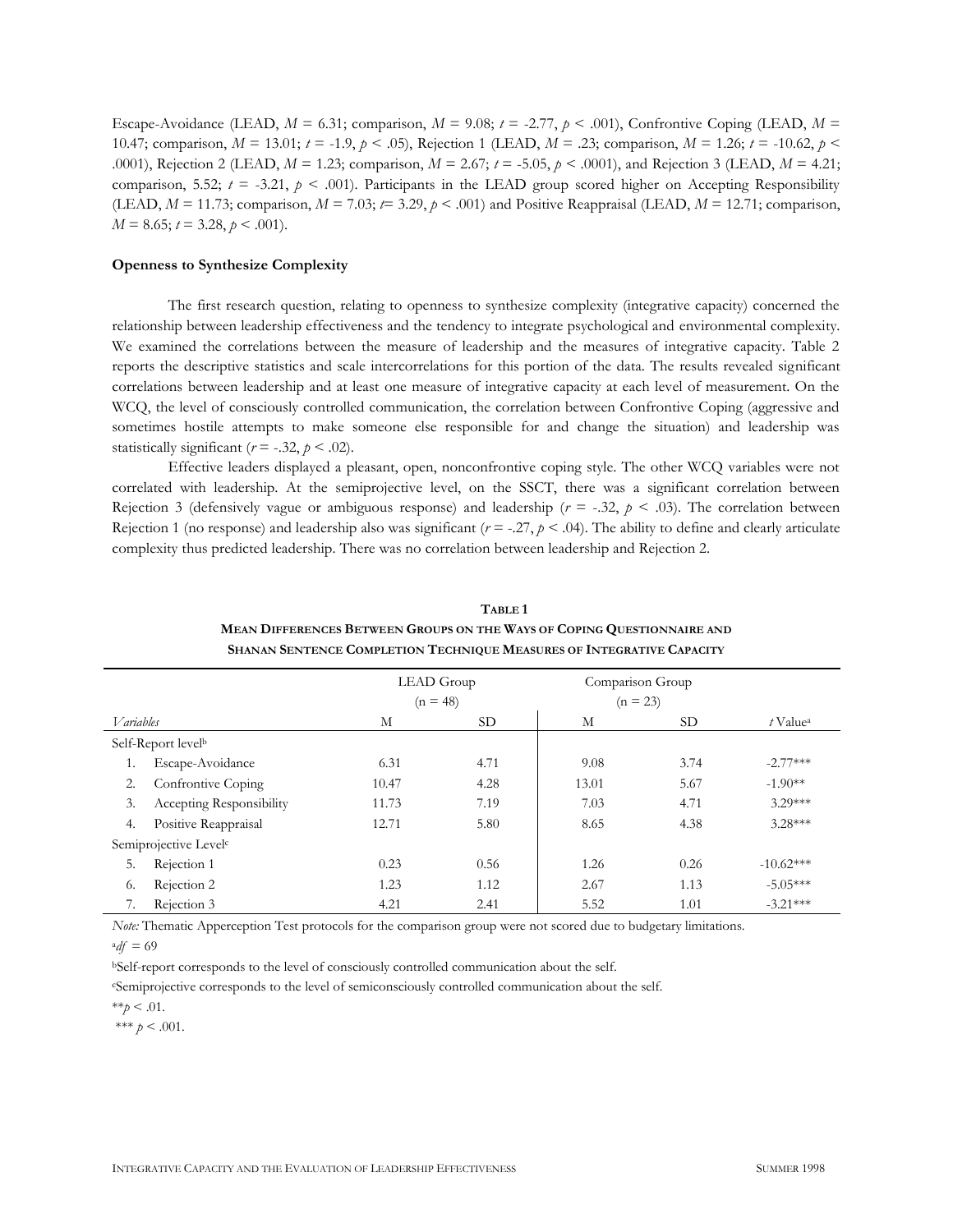| Variables                         | М      | <b>SD</b> | $\mathbf n$ |          | 2       | 3       | $\overline{4}$ | 5       | 6      | 7      | 8      |
|-----------------------------------|--------|-----------|-------------|----------|---------|---------|----------------|---------|--------|--------|--------|
| 1. Leadership Effectiveness       | 30.54  | 3.49      | 48          |          |         |         |                |         |        |        |        |
| Self-report Level <sup>a</sup>    |        |           |             |          |         |         |                |         |        |        |        |
| 2. Escape-Avoidance               | 6.31   | 4.71      | 48          | .03      |         |         |                |         |        |        |        |
| 3. Confrontive Coping             | 10.47  | 4.28      | 48          | $-.32*$  | $-.04$  |         |                |         |        |        |        |
| 4. Accepting                      | 11.73  | 7.19      | 48          | .13      | $.37**$ | $-.23†$ |                |         |        |        |        |
| Responsibility                    |        |           |             |          |         |         |                |         |        |        |        |
| 5. Positive Reappraisal           | 12.71  | 5.80      | 48          | .10      | $-.25*$ | .18     | $-.17$         |         |        |        |        |
| Semiprojective level <sup>b</sup> |        |           |             |          |         |         |                |         |        |        |        |
| 6. Rejection 1                    | 0.23   | 0.56      | 48          | $-.27*$  | .12     | .06     | $-.27*$        | $-.06$  |        |        |        |
| 7. Rejection 2                    | 1.23   | 1.12      | 48          | .02      | $-.09$  | $-.13$  | .04            | $-.04$  | .19    |        |        |
| 8. Rejection 3                    | 4.21   | 2.41      | 48          | $-.32*$  | $-.13$  | $-.09$  | .08            | $-.29*$ | $-.18$ | $-.14$ |        |
| Projective level <sup>c</sup>     |        |           |             |          |         |         |                |         |        |        |        |
| 9. Organized Complexity           | 102.04 | 32.23     | 48          | $.34***$ | $.27*$  | .05     | .03            | .03     | $-.04$ | .21    | $-.18$ |

**TABLE 2 DESCRIPTIVE STATISTICS AND CORRELATIONS ON THE MEASURES OF INTEGRATIVE CAPACITY**

<sup>a</sup>The self-report level corresponds to consciously controlled communication about the self. Alphas for the scales are .70, .66, .70 and .72 respectively.

<sup>b</sup>The semiprojective level corresponds to semiconsciously controlled communication about the self. The Shanan Sentence

Completion Technique has been shown to have interrater reliabilities between .63 and .84 (Shanan, 1990).

<sup>c</sup>The projected level corresponds to the level of communication beyond conscious control. Scoring criteria for scales at this level yield interrater reliability coefficients between .42 and .96 (Jacobowitz, 1984).

 $\dagger p < .10$ .

 $* p < .05.$ 

\*\*  $p \leq .01$ .

### **Intelligence versus Active Coping**

The second research question concerned the relationship between active coping and intellectual ability as contributors to leadership effectiveness. We expected to find that the more effective leaders would tend to be more intelligent than the less effective leaders but that integrative capacity as seen in active coping and intellectual ability would be separate determinants of leadership. We calculated Pearson correlations to test the assertion that intellectual ability, as measured by facilitators' GMAT scores, was a determinant of leadership. As Table 3 displays, there was no significant correlation between leadership and GMAT.

In addition, there were no significant correlations between GMAT and any of the individual TAT variables, that is, those contributing to Organized Complexity. We then calculated partial correlations to determine whether the measures of integrative capacity would contribute to leadership separate from intelligence. Table 4 reports these correlations. Rejection 1 was the only variable to have a significant correlation with GMAT ( $r = -27$ ,  $p < .05$ ). There were no significant correlations between GMAT and any of the other variables. Moreover, as reported in Table 4, GMAT was not significantly correlated with leadership, whereas nearly every measure of integrative capacity predicted leadership. Furthermore, the measures that were significantly correlated with leadership before partialing out GMAT remained significantly correlated with leadership after removing the effects of GMAT. Those significant partial correlations were Confrontive Coping  $(r = -.32, p = .03)$ , Rejection 1  $(r = -.24, p = .10)$ , Rejection 3  $(r = -.32, p < .05)$ , Organized Complexity  $(r = .34, p < .01)$ , and integrative capacity  $(r = .52, p < .001)$ . The results support the hypothesis that personality variables other than sheer intelligence undergird effective leadership.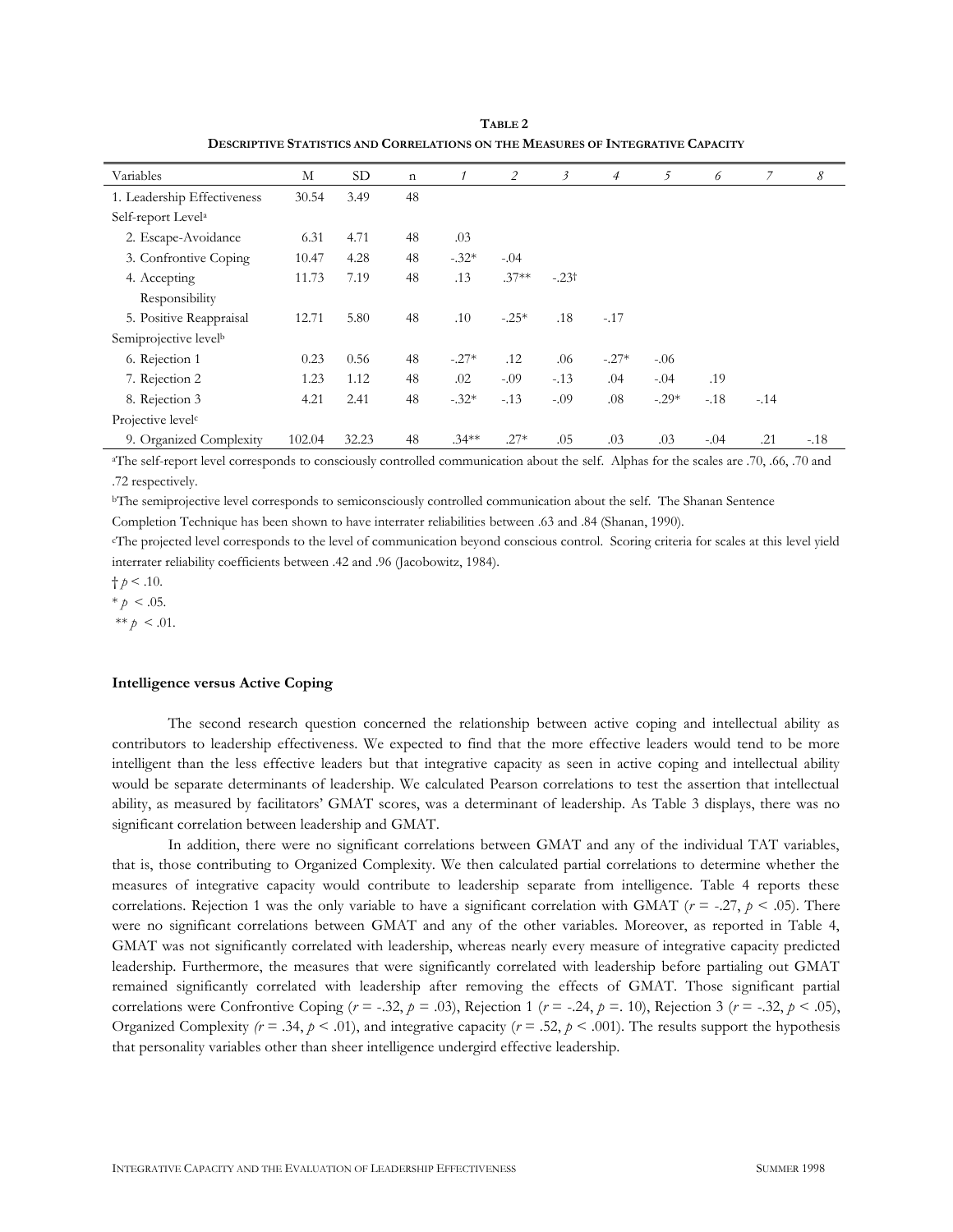| Variables          |                  | М      | SD.   | N  |           | 2                | 3        | $\overline{4}$ | 5        | 6      | 7   |
|--------------------|------------------|--------|-------|----|-----------|------------------|----------|----------------|----------|--------|-----|
| 1.                 | Leadership       | 30.54  | 3.49  | 48 |           |                  |          |                |          |        |     |
| 2.                 | Conflict         | 2.21   | 1.49  | 48 | $.22^{+}$ |                  |          |                |          |        |     |
| 3.                 | Differentiation  | 62.90  | 30.18 | 48 | $.31*$    | $.35*$           |          |                |          |        |     |
| 4.                 | Time perspective | 9.27   | 1.99  | 48 | .06       | .23 <sup>†</sup> | $.43**$  |                |          |        |     |
| 5.                 | Logical control  | 13.83  | 3.49  | 48 | $.45***$  | .12              | .16      | .21            |          |        |     |
| 6.                 | Organized        | 102.04 | 32.23 | 48 | $.34***$  | $.64***$         | $.73***$ | $.71***$       | $.57***$ |        |     |
|                    | Complexity       |        |       |    |           |                  |          |                |          |        |     |
| 7.                 | Graduate         | 612.55 | 80.20 | 47 | 80.20     | .13              | $-.02$   | .12            | $-.09$   | $-.04$ | .11 |
|                    | Management       |        |       |    |           |                  |          |                |          |        |     |
|                    | Aptitude Test    |        |       |    |           |                  |          |                |          |        |     |
| $\dagger p < .10.$ |                  |        |       |    |           |                  |          |                |          |        |     |

**TABLE 3 DESCRIPTIVE STATISTICS AND CORRELATIONS FOR ORGANIZED COMPLEXITY SCALES**

 $* p < .05.$ 

\*\*  $p < .01$ .

\*\*\* *p* < .001

| TABLE <sub>4</sub>                                                      |
|-------------------------------------------------------------------------|
| <b>PARTIAL CORRELATIONS OF INTEGRATIVE CAPACITY</b>                     |
| Variables and Leadership With Intelligence Held Constant <sup>a,b</sup> |

| Independent Variables (X)     |                                   | $rX$ . Leadership | $rX$ . GMAT | $rX$ Leadership . GMAT |  |  |  |
|-------------------------------|-----------------------------------|-------------------|-------------|------------------------|--|--|--|
|                               | Self-report level <sup>c</sup>    |                   |             |                        |  |  |  |
| 1.                            | Escape-Avoidance                  | .03               | $-.10$      | .02                    |  |  |  |
| 2.                            | Confrontive Coping                | $-.32*$           | $-.02$      | $-.32*$                |  |  |  |
| 3.                            | Accepting Responsibility          | .13               | $-0.06$     | $.13*$                 |  |  |  |
| 4.                            | Positive Reappraisal              | .10               | $-.02$      | .11                    |  |  |  |
|                               | Semiprojective level <sup>d</sup> |                   |             |                        |  |  |  |
| 5.                            | Rejection 1                       | $-.27*$           | $-.27*$     | $-.24*$                |  |  |  |
| 6.                            | Rejection 2                       | .02               | $-.03$      | .03                    |  |  |  |
| 7.                            | Rejection 3                       | $-.32*$           | .01         | $-.32*$                |  |  |  |
| Projective level <sup>e</sup> |                                   |                   |             |                        |  |  |  |
| 8.                            | Organized Complexity              | $.34**$           | .11         | $.34***$               |  |  |  |
| Composite, multilevel measure |                                   |                   |             |                        |  |  |  |
| 9.                            | <b>Integrative Capacity</b>       | $.52***$          | .16         | $.51***$               |  |  |  |

*Note*: GMAT = Graduate Management Aptitude Test

*a r*GMAT . Leadership = 13

<sup>b</sup>The facilitators' mean GMAT score was 613 (range = 430-770,  $SD = 80$ ).

<sup>c</sup>The self-report level corresponds to consciously controlled communication about the self.

<sup>d</sup>The semiprojective level corresponds to the semiconsciously controlled communication about the self.

<sup>e</sup>The projective level corresponds to the level of communication beyond conscious control.

 $* p < .05.$ 

 $** p < .01$ .

\*\*\*  $p < .001$ .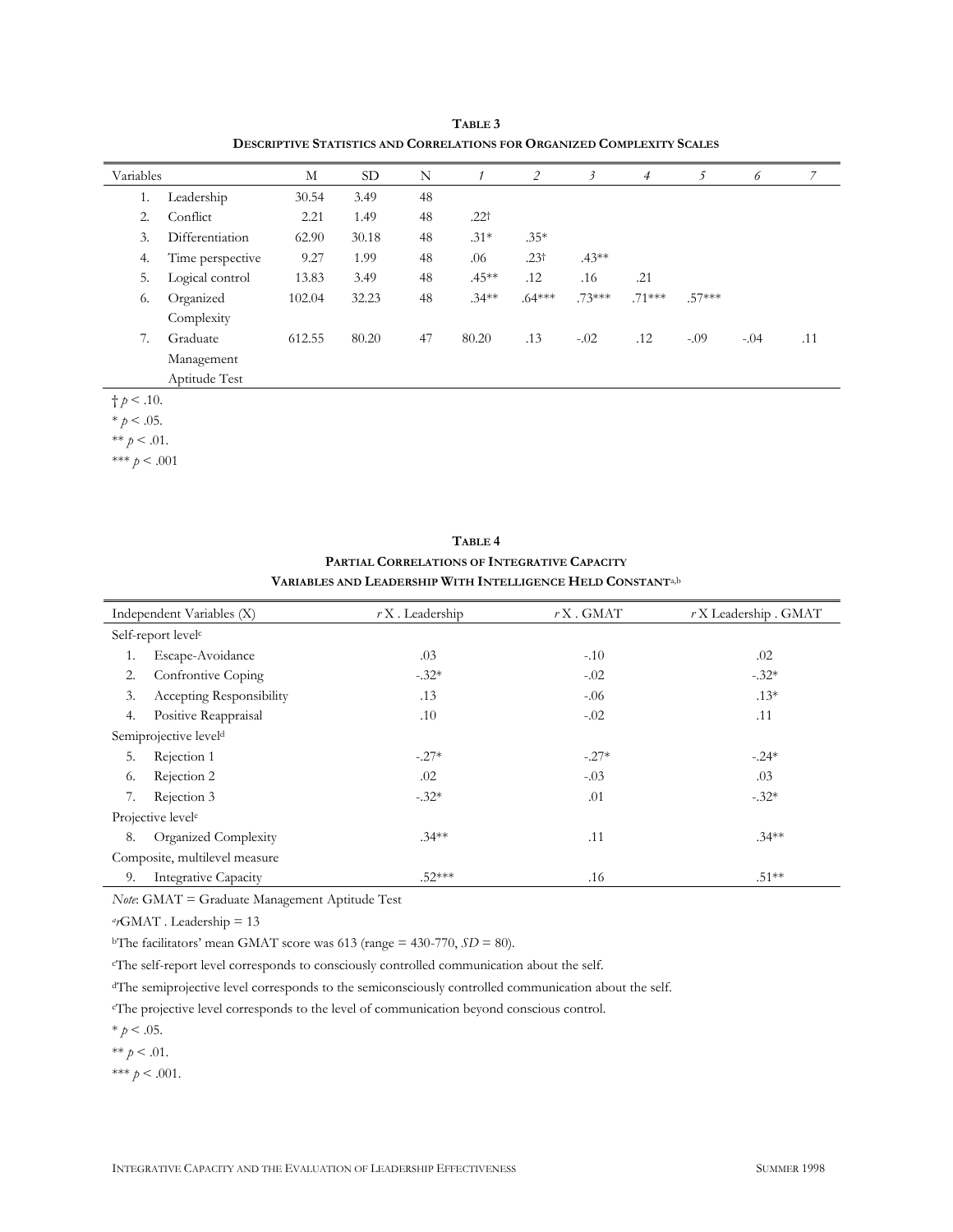### **DISCUSSION**

The findings indicate that integrative capacity will be associated with small task group leadership as rated by peers and external authority figures. The strength of this relationship could not be explained by different levels of intelligence. In addition, the association between leadership and integrative capacity was consistent across three levels of psychological functioning. Overall, the findings strengthen our contention that integrative capacity, defined as a structural parameter of personality, is a significant determinant of small task group leadership and support the validity of a structural approach.

One validity issue concerns the modest size of the correlations. Although significant, they ranged from .27 to .54. A number of measurement factors may have worked to limit their magnitude. Earlier, we noted that the LEAD group was selected from a limited pool of MBA students at Chicago and, within that pool, from an even more limited pool of students who were selected based on criteria related to leadership potential. An implication of pre-selection is a curtailment of distributions. That factor revealed itself in the differences between the LEAD and comparison groups on the measures of integrative capacity. Those differences substantiate our assumption that we were looking at a select group in terms of integrative capacity, which would limit the correlations observed. In addition, our measure of leadership relied solely on subjective ratings. Such a measure may have blurred distinctions between individuals that might have appeared had we been able to use a more objective measure of group outcome.

An important issue raised by our study was the concept of viewing personality as a complex whole rather than as fragmented into isolated traits and the ensuing need to assess coping as a structural psychological characteristic. Indeed, in our study, which assessed coping across three levels of behavior, the higher associations between coping and leadership occurred on the semiprojective and projective measures. That pattern of results may reflect the fact that more structured assessment methods afford respondents greater opportunity to control how they present themselves, biasing their reporting. On semiprojective and projective instruments, parts of the individual's underlying dispositions related to the overall structure of personality manifest much more clearly. The findings therefore support the view that less structured instruments may be useful to expose more defended personality tendencies that nevertheless influence the behavior and effectiveness of a leader.

The pattern may go beyond mere technical effects. That the aggregate measure of integrative capacity had the largest correlation with leadership is consistent with the hypothesis that consistency of active coping across levels will be associated with leadership. That is, the openness demonstrated by the most positively evaluated leaders across selfreport, semiprojective, and projective measures speaks to a genuine openness, vitality, and strength of self, not just a pseudo-openness. That quality may have affected facilitators' leadership behavior and thus their fellow facilitators' perceptions of their behavior. How such openness translates into actual achievement is not clear.

Unfortunately, instrument variance was an unavoidable confound due to the need to use different assessment instruments to derive different levels of measures. Thus, although conceptually, we wanted to examine the relations among different levels, methodologically, it was impossible to separate instrument variance from level variance. To obtain measures that would be comparable across levels would require the use of a single assessment instrument, one including, ideally, behavioral observations, self-description, sentence completion, and stories. In future studies, we would like to create profiles across levels or typologies rather than a single overall number that represents integrative capacity. One reason we used correlations was to examine each level to see if there was enough correlational evidence to suggest that it is worthwhile to pursue this model.

It should be emphasized that the only criterion of leadership in this study was an individual's leadership as perceived by other group members. The term *leadership*, as used here, refers only to an individual's perceived leadership as measured by sociometric selection. Even task groups made up of individuals who are originally strangers to each other soon take on a social structure. Thus, in LEAD, where most members were initially unacquainted with each other, high status for any given member did not depend on the individual's past achievements. Because the task to be performed did not require exceptional skills or specialized knowledge, status did not depend primarily on intelligence or training. In these conditions, an individual's leadership, as viewed by other group members, must be determined by the person's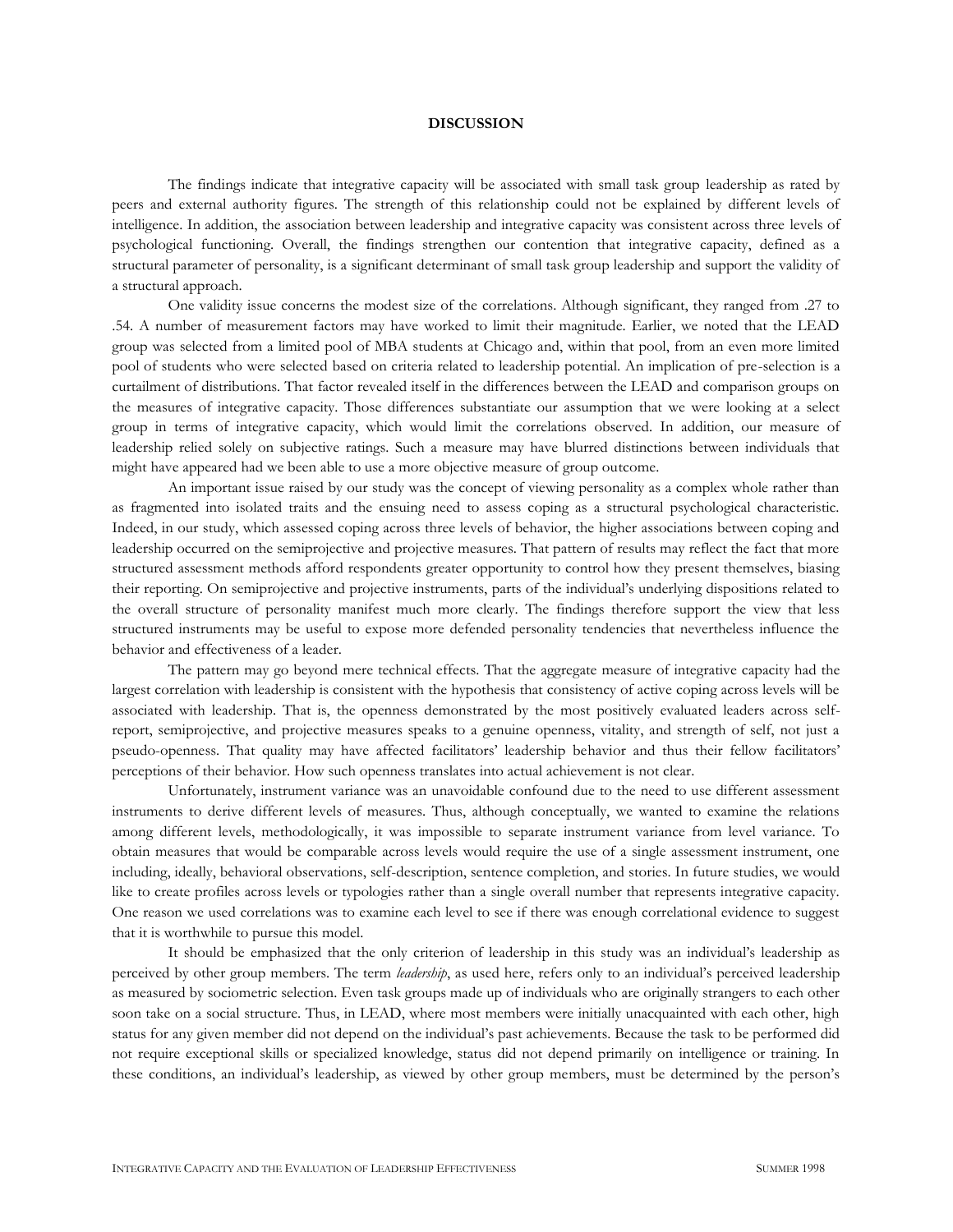behavior in that particular group. That behavior, in turn, is a function of the individual's personality, particularly, it appears from this study, the individual's integrative capacity.

Although our findings clarify the relationship between integrative capacity and the evaluation of leadership effectiveness, it may also be true that they relate not to a specific leadership competency but to a generic competency for effectiveness in many other areas. Numerous studies have found correlations between active coping and adaptation in a wide range of settings including medical school, work, adjustment to a new culture, and maintaining mental health under taxing conditions (Shanan, 1990). Thus, our findings may relate to an individual generic adaptive characteristic.

Related to the issues raised above is whether our findings generalize to actual business settings. Our findings relate to the performance of business school students who were not dealing with the full extent of tension and complexity in the real world. The strength of our findings indicates a need to investigate the relationship between integrative capacity and leadership in the world outside business school.

# **SUMMARY AND CONCLUSION**

This study looked at evaluations of individual leadership performance from two separate sources, fellow facilitators and faculty. Evaluations were made nine months after the participants' integrative capacity was assessed on three levels of behavior. Measures of integrative capacity across these levels predicted leadership. The fluid and unstructured nature of the setting precluded evaluating leadership on any objective measures of performance. Because informal movement in an organization often depends on the perceptions of peers and supervisors of an individual's leadership, however, the findings speak to the emergence and evaluation of small task group leadership in business settings.

*The study was funded by the University of Chicago Graduate School of Business and was part of a broader research program on the personality correlates of business leadership. We wish to thank the students, faculty, and staff who participated in this study.*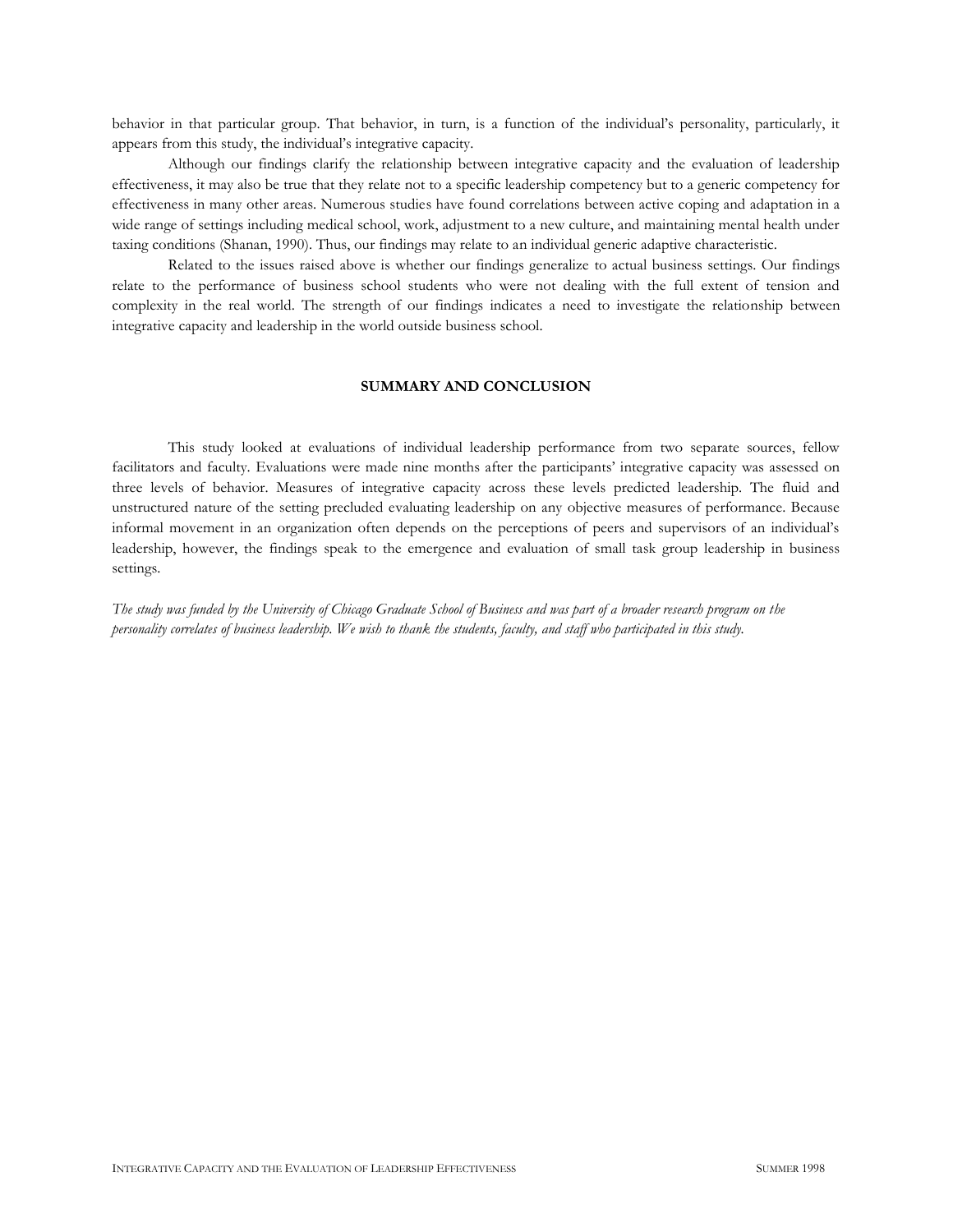### **REFERENCES**

Bass, B. M. (1990). *Bass and Stogdill's handbook of leadership.* New York: Free Press.

- Borman, W. (1979). Individual differences correlates of accuracy in evaluating others' performance effectiveness. *Applied Psychological Measurement, 3(l), 103-115.*
- Burns, J. M. (1978). *Leadership.* New York: Harper and Row.
- Carroll, S. J., & Gillen, D. J. (1987). Are the classical management functions useful in describing managerial work? *Academy of Management Review, 12,* 38-51.
- Chemers, M. M. (1984). The social, organizational, and cultural context of effective leadership. In B. Kellerman (Ed.), *Leadership: Multidisciplinary perspectives* (pp. 91-112). Englewood Cliffs, NY: Prentice Hall.
- Folkman, S., & Lazarus, R. S. (1988). *Manual for the Ways of Coping Questionnaire.* Palo Alto, CA: Consulting Psychologists Press.
- Harvey, 0. J., Hunt, D. E., & Schroder, H. M. (1961). *Conceptual systems and personality organization.* New York: John Wiley.
- Hemphill, J. K., & Coons, A. E. (1957). Development of the Leader Behavior Description Questionnaire. In R. M. Stogdill & A. E. Coons (Eds.), *Leader behavior: Its description and measurement* (pp. 6-3 8). Columbus, OH: Bureau of Business Research, Ohio State University.
- Hogan, R., Curphy, G. J., & Hogan, J. (1994). What we know about leadership: Effectiveness and personality. *American Psychologist, 49*(6), 493-504.
- Hogan, R., Hogan, J., Briggs, S., Jones, W. (1983). Sense, nonsense, and the use of personality measures. *Journal of Research in Personality, 17*(4), 451-456.
- Jacobowitz, J. (1976). *The prediction of performance in medical school.* Unpublished master's thesis, Hebrew University of Jerusalem, Israel.
- \_\_\_\_\_\_ . (1984). *Stability and change of coping patterns during the middle years as a function of personality type.* Unpublished doctoral thesis, Hebrew University of Jerusalem, Israel.
- Kane, J. S., & Lawler, E. E. (1978). Methods of peer assessment. *Psychological Bulletin, 85*(3), 555-586.
- Kenny, D. A., & Zaccaro, S. J. (1983). An estimate of variance due to traits in leadership. *Journal of Applied Psychology, 68,*  678-685.
- Kotter, J. P. (1990, May/June). What leaders really do. *Harvard Business Review,* pp. 103-111.
- Lazarus, R. S., & Folkman, S. (1984). *Stress, appraisal, and coping.* New York: Springer.
- Leary, T. (1957). *Interpersonal diagnosis of personality.* New York: Ronald Press.
- Murray, H. (1938). *Explorations in personality.* New York: Oxford University Press.
- Pratch, L., & Jacobowitz, J. (1996). Gender, motivation, and coping in the evaluation of leadership effectiveness. *Consulting Psychology Journal: Practice and Research, 48*(4), 203-220.
- \_\_\_\_\_\_. (1997). The psychology of leadership in rapidly changing conditions: A structural psychological approach. *Genetic, Social, and General Psychology Monographs, 123,* 169-196.

Rapaport, D. (1951). The autonomy of the ego. In M. Gill (Ed.), *The collected papers of David Rapaport* (pp. 357-367). New York: Basic Books.

- \_\_\_\_\_\_. (1957). The theory of ego autonomy: A generalization. In M. Gill (Ed.), *The collected papers of David Rapaport* (pp. 722-744). New York: Basic Books.
- Rogers, C. R. (1961). *On becoming a person: A therapist's view of psychotherapy.* Boston: Houghton Mifflin.

Schroder, H. M. (1971). Conceptual complexity and personality organization. In H. M. Schroder & P. Suedfeld (Eds.), *Personality theory and information processing.* New York: Ronald Press.

- Schroder, H. M., Driver, M. J., & Streufert, S. (1967). *Human information processing.* New York: John Wiley.
- Schroder, H. M., & Suedfeld, P. (Eds.). (1971)*. Personality theory and information processing.* New York: Ronald Press.
- Shanan, J. (1973). Coping behaviors in assessment for complex tasks. *Proceedings of the I 7th International Congress of Applied Psychology* (Vol. 1). Brussels, Belgium: Editest.
	- \_\_\_\_\_\_. (1985)*. Personality types and culture in later adulthood.* Basel, Switzerland: Karger.